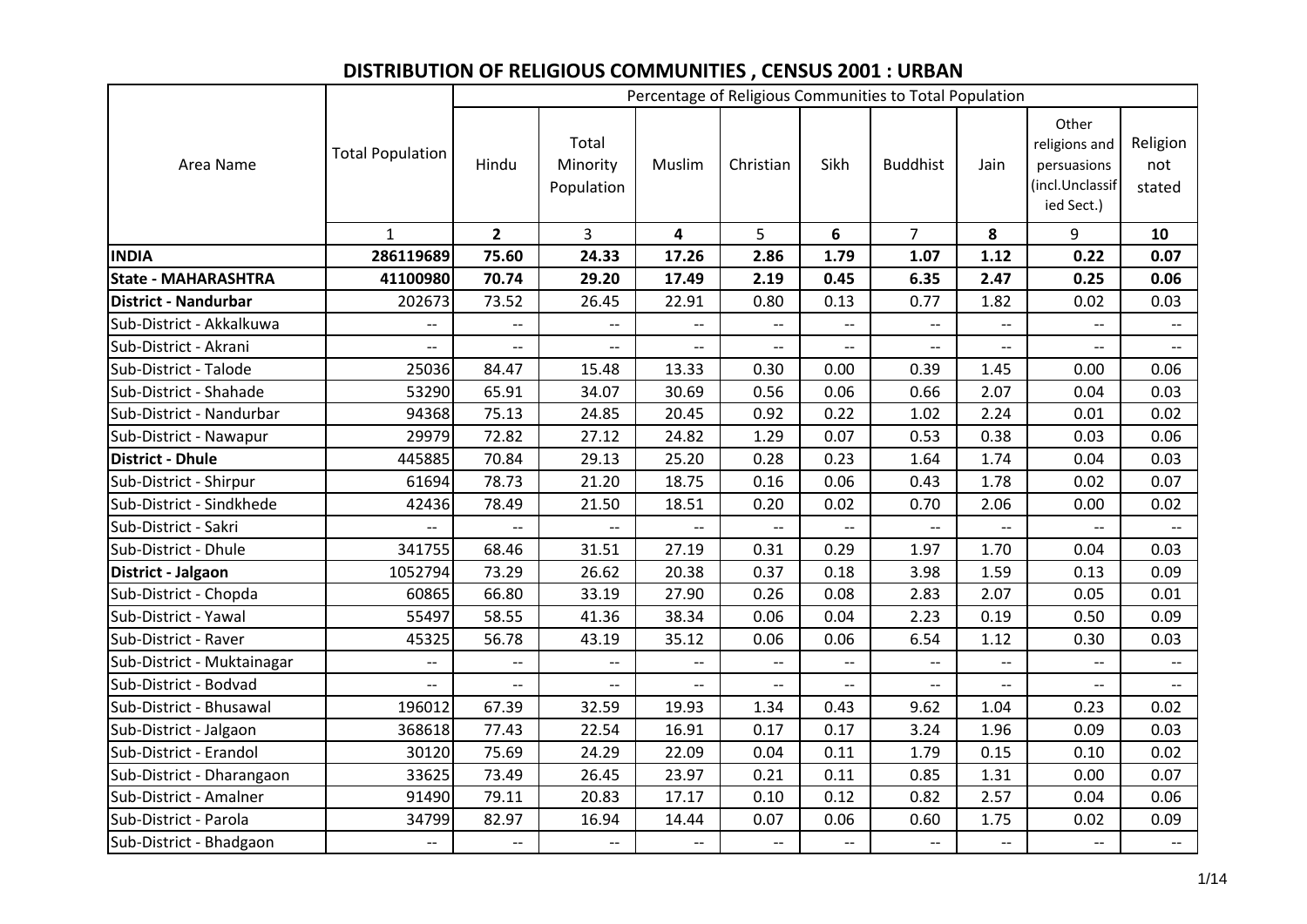|                                |                          |                          |                                 |                          |                          |                          | Percentage of Religious Communities to Total Population |                          |                                                                        |                           |
|--------------------------------|--------------------------|--------------------------|---------------------------------|--------------------------|--------------------------|--------------------------|---------------------------------------------------------|--------------------------|------------------------------------------------------------------------|---------------------------|
| Area Name                      | <b>Total Population</b>  | Hindu                    | Total<br>Minority<br>Population | Muslim                   | Christian                | Sikh                     | <b>Buddhist</b>                                         | Jain                     | Other<br>religions and<br>persuasions<br>(incl.Unclassif<br>ied Sect.) | Religion<br>not<br>stated |
|                                | $\mathbf{1}$             | $\overline{2}$           | $\overline{3}$                  | 4                        | 5                        | 6                        | $\overline{7}$                                          | 8                        | 9                                                                      | 10                        |
| Sub-District - Chalisgaon      | 91110                    | 80.03                    | 19.32                           | 15.25                    | 0.16                     | 0.06                     | 2.11                                                    | 1.72                     | 0.03                                                                   | 0.65                      |
| Sub-District - Pachora         | 45333                    | 73.88                    | 26.06                           | 21.14                    | 0.13                     | 0.10                     | 3.33                                                    | 1.36                     | 0.00                                                                   | 0.06                      |
| Sub-District - Jamner          | --                       |                          |                                 |                          |                          |                          |                                                         |                          |                                                                        |                           |
| District - Buldana             | 473383                   | 62.71                    | 37.26                           | 26.33                    | 0.26                     | 0.14                     | 8.82                                                    | 1.65                     | 0.07                                                                   | 0.03                      |
| Sub-District - Jalgaon (Jamod) | 26282                    | 60.95                    | 38.99                           | 31.25                    | 0.10                     | 0.05                     | 6.87                                                    | 0.62                     | 0.11                                                                   | 0.06                      |
| Sub-District - Sangrampur      | $\overline{a}$           | $-$                      | $\overline{a}$                  | $\overline{a}$           | $\overline{a}$           | $-$                      | $\overline{a}$                                          |                          | $\overline{a}$                                                         |                           |
| Sub-District - Shegaon         | 52423                    | 66.38                    | 33.61                           | 22.18                    | 0.09                     | 0.02                     | 10.81                                                   | 0.52                     | 0.00                                                                   | 0.01                      |
| Sub-District - Nandura         | 37469                    | 63.66                    | 36.31                           | 28.14                    | 0.13                     | 0.03                     | 7.13                                                    | 0.86                     | 0.02                                                                   | 0.02                      |
| Sub-District - Malkapur        | 61012                    | 51.39                    | 48.61                           | 41.74                    | 0.11                     | 0.10                     | 4.18                                                    | 2.46                     | 0.01                                                                   | 0.00                      |
| Sub-District - Motala          | $\overline{\phantom{a}}$ | $\overline{\phantom{a}}$ | $\overline{\phantom{a}}$        | $\overline{a}$           | $\overline{a}$           | --                       | $\overline{\phantom{a}}$                                | --                       | $\overline{a}$                                                         |                           |
| Sub-District - Khamgaon        | 88687                    | 68.15                    | 31.81                           | 22.03                    | 0.36                     | 0.52                     | 6.83                                                    | 2.02                     | 0.06                                                                   | 0.04                      |
| Sub-District - Mehkar          | 37715                    | 59.01                    | 40.97                           | 28.78                    | 0.16                     | 0.06                     | 11.43                                                   | 0.47                     | 0.06                                                                   | 0.02                      |
| Sub-District - Chikhli         | 48428                    | 65.40                    | 34.58                           | 22.84                    | 0.31                     | 0.05                     | 10.25                                                   | 1.07                     | 0.07                                                                   | 0.02                      |
| Sub-District - Buldana         | 62972                    | 61.73                    | 38.21                           | 20.93                    | 0.65                     | 0.06                     | 14.44                                                   | 1.98                     | 0.15                                                                   | 0.06                      |
| Sub-District - Deolgaon Raja   | 24372                    | 67.74                    | 32.26                           | 23.53                    | 0.21                     | 0.02                     | 4.96                                                    | 3.34                     | 0.18                                                                   | 0.00                      |
| Sub-District - Sindkhed Raja   | 13941                    | 71.80                    | 28.03                           | 14.07                    | 0.16                     | 0.01                     | 12.79                                                   | 0.95                     | 0.03                                                                   | 0.18                      |
| Sub-District - Lonar           | 20082                    | 55.09                    | 44.86                           | 32.24                    | 0.08                     | 0.04                     | 8.13                                                    | 4.26                     | 0.10                                                                   | 0.05                      |
| District - Akola               | 627497                   | 56.46                    | 43.46                           | 29.86                    | 0.41                     | 0.13                     | 11.74                                                   | 1.26                     | 0.05                                                                   | 0.08                      |
| Sub-District - Telhara         | 18906                    | 78.25                    | 21.72                           | 9.98                     | 0.09                     | 0.02                     | 11.28                                                   | 0.29                     | 0.07                                                                   | 0.03                      |
| Sub-District - Akot            | 80726                    | 56.91                    | 42.97                           | 34.41                    | 0.26                     | 0.03                     | 7.90                                                    | 0.37                     | 0.01                                                                   | 0.11                      |
| Sub-District - Balapur         | 39502                    | 21.28                    | 78.65                           | 69.37                    | 0.11                     | 0.03                     | 8.08                                                    | 1.06                     | 0.00                                                                   | 0.07                      |
| Sub-District - Akola           | 429271                   | 58.88                    | 41.02                           | 25.59                    | 0.46                     | 0.16                     | 13.22                                                   | 1.53                     | 0.07                                                                   | 0.09                      |
| Sub-District - Murtijapur      | 38554                    | 64.20                    | 35.79                           | 24.24                    | 0.79                     | 0.26                     | 9.16                                                    | 1.33                     | 0.00                                                                   | 0.01                      |
| Sub-District - Patur           | 20538                    | 36.93                    | 63.07                           | 54.27                    | 0.04                     | 0.02                     | 8.26                                                    | 0.47                     | 0.00                                                                   | 0.00                      |
| Sub-District - Barshitakli     | --                       | $\overline{\phantom{a}}$ | $\overline{\phantom{a}}$        | $\overline{\phantom{a}}$ | $\overline{\phantom{a}}$ | $\overline{\phantom{a}}$ | $\overline{\phantom{a}}$                                | $\overline{\phantom{a}}$ | $\overline{\phantom{a}}$                                               | $\overline{\phantom{a}}$  |
| <b>District - Washim</b>       | 178445                   | 56.19                    | 43.77                           | 32.07                    | 0.40                     | 0.19                     | 8.15                                                    | 2.94                     | 0.03                                                                   | 0.04                      |
| Sub-District - Malegaon        | $\overline{\phantom{a}}$ | $\overline{a}$           | $\overline{\phantom{a}}$        | $\overline{\phantom{a}}$ | $- -$                    | $\overline{a}$           | $\overline{\phantom{m}}$                                | $\overline{\phantom{0}}$ | $\overline{\phantom{a}}$                                               |                           |
| Sub-District - Mangrulpir      | 27815                    | 46.91                    | 52.99                           | 43.64                    | 0.03                     | 0.02                     | 8.33                                                    | 0.94                     | 0.03                                                                   | 0.09                      |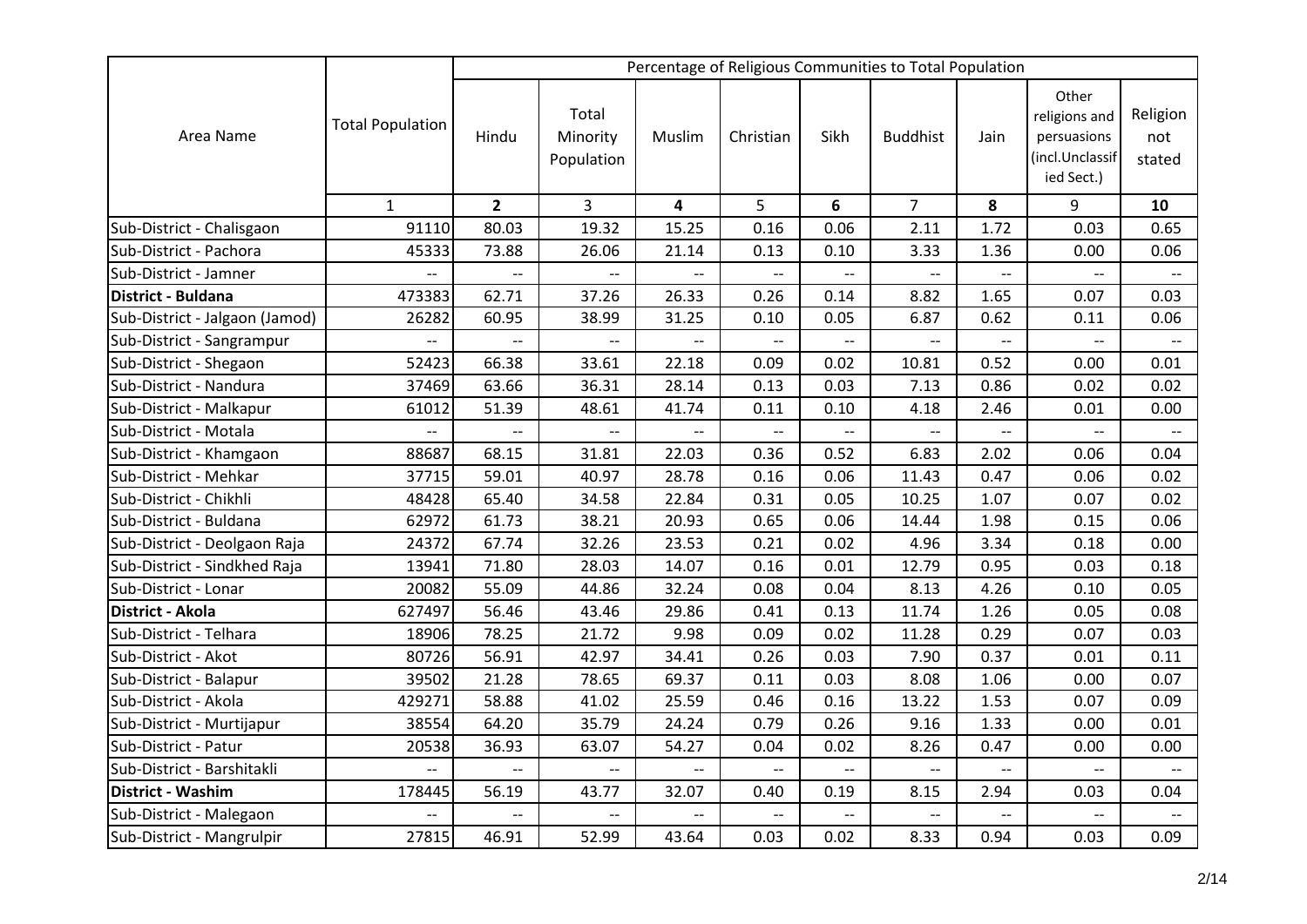|                                     |                          |                          |                                 |                          |                          |                          | Percentage of Religious Communities to Total Population |                          |                                                                        |                           |
|-------------------------------------|--------------------------|--------------------------|---------------------------------|--------------------------|--------------------------|--------------------------|---------------------------------------------------------|--------------------------|------------------------------------------------------------------------|---------------------------|
| Area Name                           | <b>Total Population</b>  | Hindu                    | Total<br>Minority<br>Population | Muslim                   | Christian                | Sikh                     | <b>Buddhist</b>                                         | Jain                     | Other<br>religions and<br>persuasions<br>(incl.Unclassif<br>ied Sect.) | Religion<br>not<br>stated |
|                                     | $\mathbf{1}$             | $\overline{2}$           | $\overline{3}$                  | 4                        | 5                        | 6                        | $\overline{7}$                                          | 8                        | 9                                                                      | 10                        |
| Sub-District - Karanja              | 60158                    | 48.61                    | 51.36                           | 40.44                    | 0.05                     | 0.11                     | 6.06                                                    | 4.67                     | 0.03                                                                   | 0.02                      |
| Sub-District - Manora               | --                       | $\overline{a}$           | $-$                             | $\overline{a}$           | $\overline{\phantom{0}}$ | --                       |                                                         | $\overline{a}$           | $\overline{a}$                                                         | $\overline{\phantom{a}}$  |
| Sub-District - Washim               | 62956                    | 64.46                    | 35.51                           | 21.90                    | 1.06                     | 0.41                     | 9.86                                                    | 2.26                     | 0.01                                                                   | 0.03                      |
| Sub-District - Risod                | 27516                    | 63.23                    | 36.75                           | 25.32                    | 0.03                     | 0.01                     | 8.64                                                    | 2.70                     | 0.04                                                                   | 0.03                      |
| District - Amravati                 | 899579                   | 64.89                    | 35.06                           | 23.17                    | 0.39                     | 0.18                     | 10.28                                                   | 0.95                     | 0.09                                                                   | 0.05                      |
| Sub-District - Dharni               | $\overline{\phantom{0}}$ | $\overline{a}$           | $-$                             | $\overline{a}$           | $-$                      | $\overline{a}$           |                                                         |                          | $\overline{a}$                                                         | $\overline{\phantom{0}}$  |
| Sub-District - Chikhaldara          | 4711                     | 67.82                    | 32.12                           | 13.63                    | 5.20                     | 0.00                     | 13.08                                                   | 0.13                     | 0.08                                                                   | 0.06                      |
| Sub-District - Anjangaon Surji      | 51170                    | 60.46                    | 39.54                           | 33.70                    | 0.19                     | 0.01                     | 4.70                                                    | 0.92                     | 0.02                                                                   | 0.00                      |
| Sub-District - Achalpur             | 107316                   | 58.09                    | 41.83                           | 36.18                    | 0.36                     | 0.09                     | 4.45                                                    | 0.67                     | 0.07                                                                   | 0.09                      |
| Sub-District - Chandurbazar         | 17635                    | 50.54                    | 49.42                           | 38.62                    | 0.46                     | 0.03                     | 9.52                                                    | 0.78                     | 0.01                                                                   | 0.05                      |
| Sub-District - Morshi               | 33607                    | 72.64                    | 27.33                           | 20.18                    | 0.21                     | 0.02                     | 5.95                                                    | 0.45                     | 0.53                                                                   | 0.03                      |
| Sub-District - Warud                | 62088                    | 71.49                    | 28.47                           | 18.85                    | 0.17                     | 0.47                     | 7.51                                                    | 0.98                     | 0.49                                                                   | 0.04                      |
| Sub-District - Teosa                | $\overline{\phantom{a}}$ | $-$                      | $\overline{\phantom{a}}$        | $\overline{\phantom{m}}$ | $- -$                    | $\overline{\phantom{a}}$ | $\overline{\phantom{a}}$                                |                          | $\overline{\phantom{a}}$                                               |                           |
| Sub-District - Amravati             | 549510                   | 64.97                    | 34.98                           | 20.79                    | 0.43                     | 0.22                     | 12.51                                                   | 1.01                     | 0.02                                                                   | 0.05                      |
| Sub-District - Bhatkuli             | $\overline{a}$           | $-$                      | $\overline{\phantom{a}}$        | $\overline{a}$           | $-$                      | $-$                      |                                                         | $\overline{\phantom{a}}$ | $\overline{a}$                                                         | $\overline{\phantom{a}}$  |
| Sub-District - Daryapur             | 34397                    | 62.25                    | 37.74                           | 25.49                    | 0.19                     | 0.01                     | 11.34                                                   | 0.42                     | 0.28                                                                   | 0.01                      |
| Sub-District - Nandgaon-Khandeshwar | --                       | --                       | $\overline{\phantom{a}}$        | $\overline{\phantom{a}}$ | $\overline{\phantom{a}}$ | $\overline{\phantom{a}}$ | $-\hbox{--}$                                            | $\overline{\phantom{a}}$ | $\overline{\phantom{a}}$                                               | $\overline{\phantom{a}}$  |
| Sub-District - Chandur Railway      | 17719                    | 79.16                    | 20.66                           | 8.72                     | 0.12                     | 0.07                     | 9.30                                                    | 2.36                     | 0.08                                                                   | 0.18                      |
| Sub-District - Dhamangaon Railway   | 21426                    | 79.73                    | 20.27                           | 8.68                     | 0.23                     | 0.10                     | 9.51                                                    | 1.67                     | 0.08                                                                   | 0.00                      |
| District - Wardha                   | 325041                   | 76.24                    | 23.68                           | 8.04                     | 0.31                     | 0.18                     | 13.66                                                   | 1.42                     | 0.07                                                                   | 0.08                      |
| Sub-District - Ashti                | $\overline{\phantom{a}}$ | $\overline{a}$           | $\overline{\phantom{a}}$        | $\overline{\phantom{a}}$ | $\overline{a}$           | $\overline{\phantom{a}}$ |                                                         | $\overline{\phantom{a}}$ | $-$                                                                    |                           |
| Sub-District - Karanja              | --                       | $\overline{a}$           | $\overline{\phantom{a}}$        | $\overline{\phantom{a}}$ | $\overline{a}$           | --                       | $\overline{\phantom{a}}$                                |                          | $\overline{\phantom{0}}$                                               |                           |
| Sub-District - Arvi                 | 40575                    | 78.01                    | 21.94                           | 12.20                    | 0.05                     | 0.12                     | 8.31                                                    | 1.22                     | 0.04                                                                   | 0.05                      |
| Sub-District - Seloo                | 13052                    | 85.14                    | 14.86                           | 6.24                     | 0.14                     | 0.04                     | 7.80                                                    | 0.64                     | 0.01                                                                   | 0.00                      |
| Sub-District - Wardha               | 126672                   | 76.86                    | 23.01                           | 7.30                     | 0.42                     | 0.21                     | 13.18                                                   | 1.77                     | 0.12                                                                   | 0.14                      |
| Sub-District - Deoli                | 52400                    | 70.41                    | 29.57                           | 7.14                     | 0.41                     | 0.21                     | 20.67                                                   | 1.15                     | 0.00                                                                   | 0.02                      |
| Sub-District - Hinganghat           | 92342                    | 76.68                    | 23.28                           | 7.98                     | 0.24                     | 0.18                     | 13.53                                                   | 1.31                     | 0.05                                                                   | 0.05                      |
| Sub-District - Samudrapur           | $\overline{\phantom{a}}$ | $\overline{\phantom{a}}$ | $\overline{\phantom{a}}$        | $\overline{\phantom{a}}$ | $-$                      | --                       | $\overline{\phantom{m}}$                                | $\overline{\phantom{a}}$ | $\overline{a}$                                                         | $\overline{\phantom{a}}$  |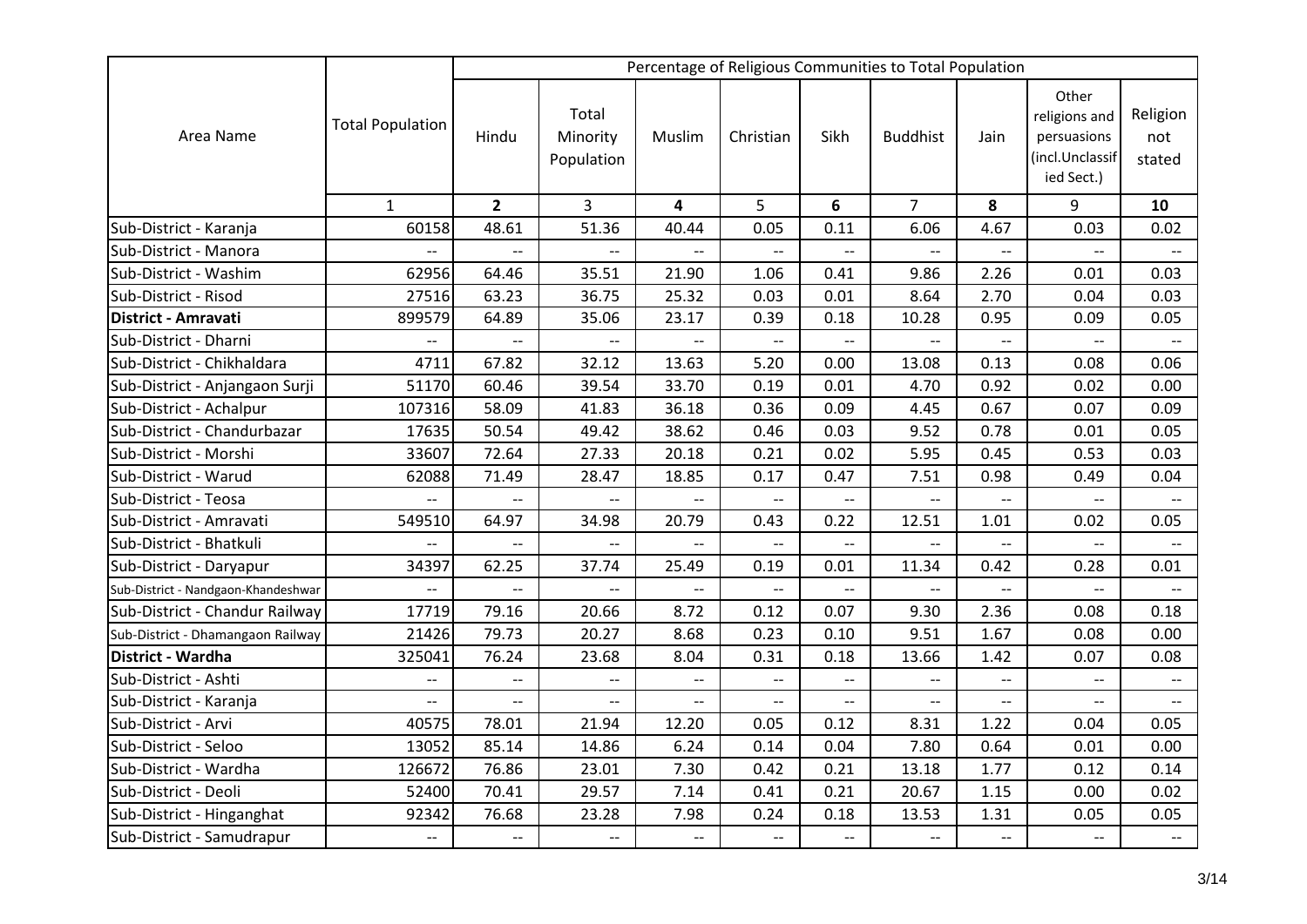|                               |                          |                          |                                 |                          |                          |                          | Percentage of Religious Communities to Total Population |                          |                                                                        |                           |
|-------------------------------|--------------------------|--------------------------|---------------------------------|--------------------------|--------------------------|--------------------------|---------------------------------------------------------|--------------------------|------------------------------------------------------------------------|---------------------------|
| Area Name                     | <b>Total Population</b>  | Hindu                    | Total<br>Minority<br>Population | Muslim                   | Christian                | Sikh                     | <b>Buddhist</b>                                         | Jain                     | Other<br>religions and<br>persuasions<br>(incl.Unclassif<br>ied Sect.) | Religion<br>not<br>stated |
|                               | $\mathbf{1}$             | $\overline{2}$           | $\overline{3}$                  | 4                        | 5                        | 6                        | $\overline{7}$                                          | 8                        | 9                                                                      | 10                        |
| District - Nagpur             | 2613751                  | 71.46                    | 28.48                           | 10.35                    | 1.09                     | 0.68                     | 15.40                                                   | 0.80                     | 0.15                                                                   | 0.06                      |
| Sub-District - Narkhed        | 30274                    | 80.70                    | 19.29                           | 9.91                     | 0.05                     | 0.05                     | 8.74                                                    | 0.35                     | 0.20                                                                   | 0.01                      |
| Sub-District - Katol          | 37435                    | 85.01                    | 14.98                           | 7.07                     | 0.07                     | 0.17                     | 7.00                                                    | 0.65                     | 0.01                                                                   | 0.01                      |
| Sub-District - Kalameshwar    | 24399                    | 90.06                    | 9.94                            | 3.61                     | 0.25                     | 0.36                     | 5.57                                                    | 0.14                     | 0.02                                                                   | 0.00                      |
| Sub-District - Savner         | 79381                    | 79.03                    | 20.94                           | 7.68                     | 0.35                     | 0.12                     | 12.39                                                   | 0.28                     | 0.12                                                                   | 0.03                      |
| Sub-District - Parseoni       | 47146                    | 80.39                    | 19.61                           | 5.25                     | 0.86                     | 0.64                     | 12.70                                                   | 0.14                     | 0.02                                                                   | 0.00                      |
| Sub-District - Ramtek         | 36606                    | 82.24                    | 17.73                           | 4.64                     | 0.68                     | 0.10                     | 11.02                                                   | 0.57                     | 0.71                                                                   | 0.04                      |
| Sub-District - Mauda          | $\overline{\phantom{a}}$ | $\overline{a}$           | $\overline{\phantom{a}}$        | $\overline{\phantom{a}}$ | $-$                      | $\overline{\phantom{m}}$ | $\overline{\phantom{a}}$                                | $\overline{\phantom{a}}$ | $\overline{a}$                                                         | $\overline{\phantom{a}}$  |
| Sub-District - Kamptee        | 126097                   | 49.61                    | 50.37                           | 28.40                    | 0.82                     | 0.48                     | 20.42                                                   | 0.24                     | 0.01                                                                   | 0.03                      |
| Sub-District - Nagpur (Rural) | 61192                    | 69.16                    | 30.78                           | 1.81                     | 1.59                     | 0.72                     | 26.42                                                   | 0.19                     | 0.05                                                                   | 0.06                      |
| Sub-District - Nagpur (Urban) | 2052066                  | 70.92                    | 29.01                           | 10.39                    | 1.22                     | 0.77                     | 15.51                                                   | 0.94                     | 0.17                                                                   | 0.07                      |
| Sub-District - Hingna         | 69578                    | 81.49                    | 18.47                           | 2.33                     | 0.52                     | 0.37                     | 15.07                                                   | 0.11                     | 0.07                                                                   | 0.04                      |
| Sub-District - Umred          | 49577                    | 84.57                    | 15.32                           | 4.04                     | 0.18                     | 0.07                     | 10.85                                                   | 0.11                     | 0.07                                                                   | 0.11                      |
| Sub-District - Kuhi           | $\overline{\phantom{m}}$ | $\overline{\phantom{a}}$ | $\overline{\phantom{m}}$        | $-$                      | $\overline{\phantom{a}}$ | $\overline{\phantom{a}}$ | $\overline{a}$                                          | $-$                      | $-$                                                                    | $\overline{\phantom{a}}$  |
| Sub-District - Bhiwapur       | $\overline{\phantom{a}}$ | $-$                      | $\overline{\phantom{a}}$        | $\overline{a}$           | $- -$                    | $-$                      | $\overline{a}$                                          | --                       | $\overline{a}$                                                         | $\overline{a}$            |
| <b>District - Bhandara</b>    | 175728                   | 82.33                    | 17.64                           | 7.39                     | 0.48                     | 0.18                     | 9.10                                                    | 0.28                     | 0.22                                                                   | 0.03                      |
| Sub-District - Tumsar         | 47780                    | 86.40                    | 13.53                           | 4.74                     | 0.30                     | 0.06                     | 7.81                                                    | 0.40                     | 0.23                                                                   | 0.06                      |
| Sub-District - Mohadi         | $\overline{\phantom{a}}$ | $\overline{\phantom{0}}$ | $\overline{\phantom{a}}$        | $\overline{\phantom{0}}$ | $\overline{\phantom{0}}$ | $\overline{a}$           | $\overline{\phantom{a}}$                                | $\overline{a}$           | $\overline{a}$                                                         |                           |
| Sub-District - Bhandara       | 105361                   | 80.35                    | 19.63                           | 8.65                     | 0.64                     | 0.25                     | 9.58                                                    | 0.29                     | 0.22                                                                   | 0.02                      |
| Sub-District - Sakoli         | $\overline{\phantom{0}}$ | $\overline{a}$           | $\overline{a}$                  | --                       | $-$                      | $-$                      |                                                         | $\overline{a}$           | $\overline{a}$                                                         | $\overline{a}$            |
| Sub-District - Lakhani        | $\overline{\phantom{a}}$ | $\overline{a}$           | $\overline{\phantom{a}}$        | $\overline{\phantom{a}}$ | $\overline{\phantom{a}}$ | --                       | $\overline{\phantom{a}}$                                | $\overline{a}$           | $-$                                                                    | $\overline{\phantom{0}}$  |
| Sub-District - Pauni          | 22587                    | 82.94                    | 17.04                           | 7.11                     | 0.07                     | 0.12                     | 9.59                                                    | 0.01                     | 0.14                                                                   | 0.02                      |
| Sub-District - Lakhandur      | $\overline{\phantom{a}}$ | $-$                      | $\overline{\phantom{a}}$        | $\overline{\phantom{a}}$ | $- -$                    | --                       | $\overline{\phantom{0}}$                                | $\overline{\phantom{0}}$ | $-$                                                                    |                           |
| District - Gondiya            | 143431                   | 77.41                    | 22.57                           | 7.23                     | 0.45                     | 0.66                     | 13.40                                                   | 0.70                     | 0.13                                                                   | 0.02                      |
| Sub-District - Tirora         | 22529                    | 79.23                    | 20.72                           | 7.65                     | 0.07                     | 0.02                     | 12.82                                                   | 0.09                     | 0.07                                                                   | 0.05                      |
| Sub-District - Goregaon       | $--$                     | $\overline{\phantom{a}}$ | $\overline{\phantom{a}}$        | $\overline{\phantom{a}}$ | $\overline{\phantom{a}}$ | $\overline{\phantom{a}}$ | $\hspace{0.05cm} -\hspace{0.05cm} -\hspace{0.05cm}$     | $--$                     | $\overline{\phantom{a}}$                                               | $\overline{\phantom{a}}$  |
| Sub-District - Gondiya        | 120902                   | 77.07                    | 22.91                           | 7.15                     | 0.52                     | 0.78                     | 13.51                                                   | 0.82                     | 0.14                                                                   | 0.01                      |
| Sub-District - Amgaon         | $\overline{\phantom{a}}$ | $\overline{\phantom{a}}$ | $\overline{\phantom{a}}$        | $\overline{\phantom{a}}$ | $- -$                    | $-$                      | $\overline{\phantom{m}}$                                | $-$                      | $-$                                                                    | $\overline{\phantom{a}}$  |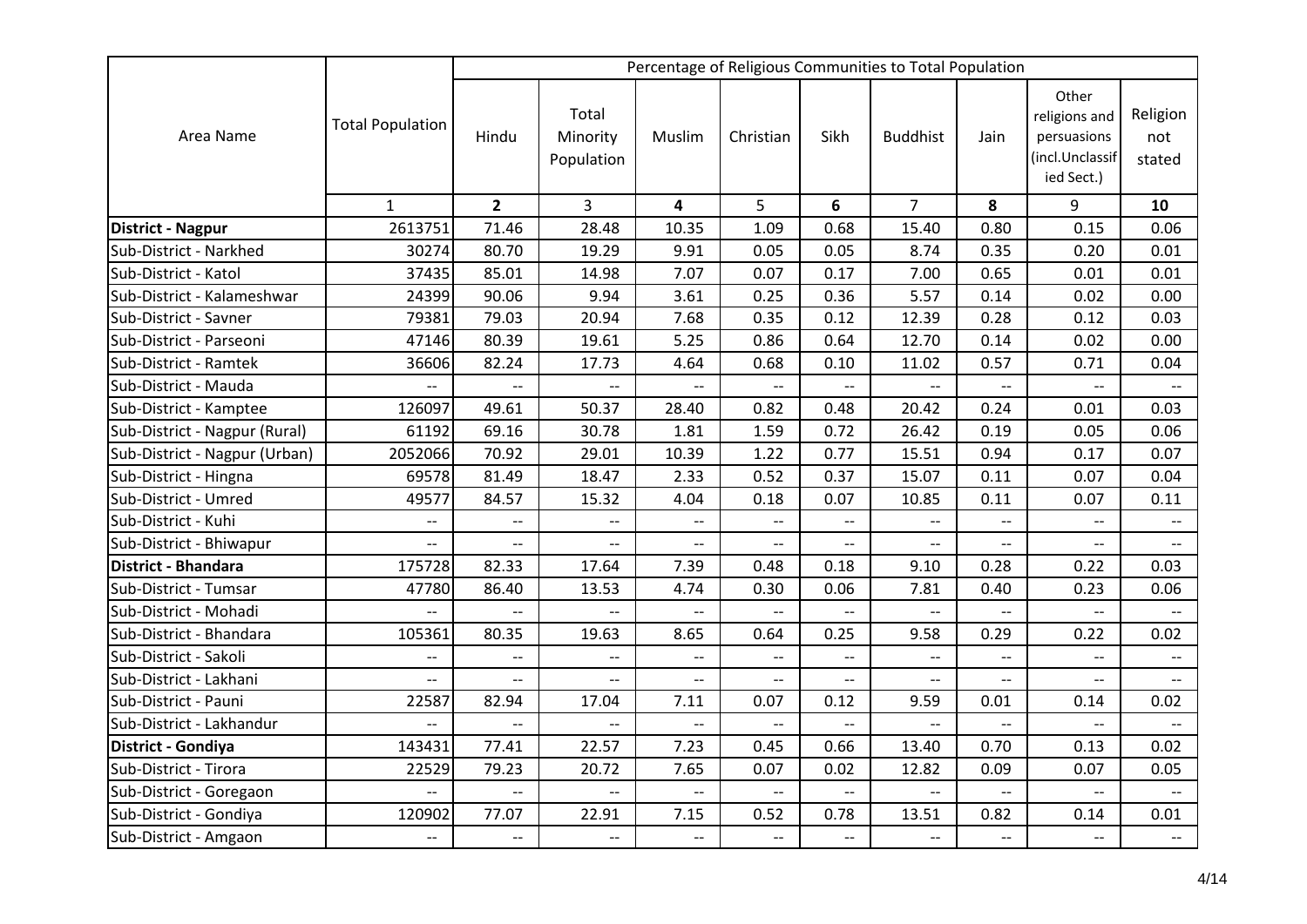|                                   |                          |                               |                                 |                          |                               |                          | Percentage of Religious Communities to Total Population |                                                     |                                                                        |                               |
|-----------------------------------|--------------------------|-------------------------------|---------------------------------|--------------------------|-------------------------------|--------------------------|---------------------------------------------------------|-----------------------------------------------------|------------------------------------------------------------------------|-------------------------------|
| Area Name                         | <b>Total Population</b>  | Hindu                         | Total<br>Minority<br>Population | Muslim                   | Christian                     | Sikh                     | <b>Buddhist</b>                                         | Jain                                                | Other<br>religions and<br>persuasions<br>(incl.Unclassif<br>ied Sect.) | Religion<br>not<br>stated     |
|                                   | $\mathbf{1}$             | $\overline{2}$                | $\overline{3}$                  | 4                        | 5                             | 6                        | $\overline{7}$                                          | 8                                                   | 9                                                                      | 10                            |
| Sub-District - Salekasa           | $\overline{\phantom{a}}$ | $\overline{\phantom{a}}$      | $-$                             | $\overline{\phantom{0}}$ | $\overline{\phantom{m}}$      | $-$                      | $\overline{\phantom{a}}$                                | $\overline{\phantom{a}}$                            | $\overline{\phantom{a}}$                                               | $\overline{\phantom{a}}$      |
| Sub-District - Sadak-Arjuni       | $-$                      | $\overline{\phantom{a}}$      | $-$                             | $- -$                    | $\overline{\phantom{a}}$      | $-$                      | $\overline{\phantom{a}}$                                | $-$                                                 | $-$                                                                    | $\overline{a}$                |
| Sub-District - Arjuni Morgaon     | $-$                      | $-$                           | $-$                             | $-$                      | $\overline{a}$                | $-$                      | $\qquad \qquad -$                                       | $\overline{a}$                                      | $-$                                                                    | $\overline{\phantom{a}}$      |
| Sub-District - Deori              | $-$                      | $\overline{\phantom{a}}$      | $-$                             | $-$                      | $\overline{\phantom{a}}$      | $\overline{\phantom{a}}$ | $\overline{\phantom{m}}$                                | $\overline{a}$                                      | $- -$                                                                  | $\overline{\phantom{a}}$      |
| <b>District - Gadchiroli</b>      | 67261                    | 74.73                         | 25.25                           | 9.39                     | 0.21                          | 0.31                     | 14.69                                                   | 0.25                                                | 0.40                                                                   | 0.02                          |
| Sub-District - Desaiganj (Vadasa) | 24793                    | 66.98                         | 33.01                           | 14.31                    | 0.08                          | 0.49                     | 17.78                                                   | 0.26                                                | 0.08                                                                   | 0.02                          |
| Sub-District - Armori             | $-$                      | $- -$                         | $-$                             | $-$                      | $\overline{\phantom{a}}$      | $\overline{\phantom{a}}$ | $\overline{\phantom{a}}$                                | $-$                                                 | $-$                                                                    | $\overline{\phantom{a}}$      |
| Sub-District - Kurkheda           | --                       | $\overline{\phantom{m}}$      | $- -$                           | $- -$                    | $\overline{\phantom{a}}$      | $-$                      | $--$                                                    | $-$                                                 | $\overline{\phantom{a}}$                                               | $\overline{\phantom{a}}$      |
| Sub-District - Korchi             | $\overline{\phantom{a}}$ | $\hspace{0.05cm} \textbf{--}$ | $\overline{\phantom{a}}$        | $\overline{\phantom{a}}$ | $\hspace{0.05cm} \textbf{--}$ | $- -$                    | $\overline{\phantom{a}}$                                | $\hspace{0.05cm} -\hspace{0.05cm} -\hspace{0.05cm}$ | $\hspace{0.05cm} \textbf{--}$                                          | $\overline{\phantom{a}}$      |
| Sub-District - Dhanora            | --                       | $\overline{\phantom{a}}$      | $-$                             | $\overline{\phantom{a}}$ | $\overline{\phantom{a}}$      | $-$                      | $\overline{\phantom{a}}$                                | $\overline{\phantom{0}}$                            | $\overline{\phantom{a}}$                                               | $---$                         |
| Sub-District - Gadchiroli         | 42468                    | 79.25                         | 20.72                           | 6.52                     | 0.28                          | 0.21                     | 12.88                                                   | 0.25                                                | 0.59                                                                   | 0.02                          |
| Sub-District - Chamorshi          | --                       | $\overline{a}$                | --                              | $-$                      | $\overline{\phantom{a}}$      | $-$                      |                                                         |                                                     | $\overline{\phantom{a}}$                                               |                               |
| Sub-District - Mulchera           | $\overline{\phantom{a}}$ | $\overline{\phantom{a}}$      | $\overline{\phantom{a}}$        | $\overline{\phantom{a}}$ | $\overline{\phantom{a}}$      | $-$                      | $\overline{\phantom{a}}$                                | $\overline{\phantom{m}}$                            | $- -$                                                                  | $--$                          |
| Sub-District - Etapalli           | $\overline{\phantom{0}}$ | $\overline{\phantom{a}}$      | $\overline{a}$                  | $\overline{\phantom{a}}$ | $\overline{\phantom{a}}$      | $-$                      | $\overline{\phantom{a}}$                                | $\overline{\phantom{a}}$                            | $-$                                                                    | $\overline{\phantom{a}}$      |
| Sub-District - Bhamragad          | $\overline{\phantom{a}}$ | $\overline{\phantom{m}}$      | $-$                             | $- -$                    | $\overline{\phantom{a}}$      | $-$                      | $\overline{a}$                                          | --                                                  | $- -$                                                                  | $\overline{\phantom{a}}$      |
| Sub-District - Aheri              | --                       | $-$                           | $\overline{a}$                  | $-$                      | $-$                           | $-$                      | $\overline{\phantom{a}}$                                | --                                                  | $-$                                                                    | $\overline{\phantom{a}}$      |
| Sub-District - Sironcha           | --                       | $-\!$                         | $- -$                           | $\overline{\phantom{a}}$ | $\overline{\phantom{a}}$      | $\overline{\phantom{a}}$ | $\overline{\phantom{a}}$                                | $\hspace{0.05cm} -\hspace{0.05cm} -\hspace{0.05cm}$ | $\overline{\phantom{a}}$                                               | $\hspace{0.05cm} \textbf{--}$ |
| <b>District - Chandrapur</b>      | 665067                   | 71.77                         | 28.13                           | 8.43                     | 1.29                          | 0.54                     | 16.08                                                   | 0.48                                                | 1.32                                                                   | 0.10                          |
| Sub-District - Warora             | 41971                    | 80.86                         | 19.10                           | 8.14                     | 0.33                          | 0.13                     | 8.10                                                    | 1.78                                                | 0.61                                                                   | 0.04                          |
| Sub-District - Chimur             | $-$                      | $-$                           | $-$                             | $\overline{a}$           | $\overline{\phantom{0}}$      | $\overline{a}$           | $\overline{\phantom{0}}$                                | --                                                  | $\overline{a}$                                                         | $\overline{a}$                |
| Sub-District - Nagbhir            | --                       | $\overline{\phantom{a}}$      | $-$                             | $\overline{\phantom{a}}$ | $\overline{\phantom{a}}$      | $\overline{a}$           | $\overline{\phantom{a}}$                                | $\overline{a}$                                      | $-$                                                                    | $\overline{a}$                |
| Sub-District - Brahmapuri         | 31207                    | 72.50                         | 26.97                           | 4.25                     | 0.48                          | 0.35                     | 19.42                                                   | 0.22                                                | 2.26                                                                   | 0.52                          |
| Sub-District - Sawali             | $- -$                    | $\overline{\phantom{a}}$      | $\overline{\phantom{a}}$        | $-$                      | $\overline{\phantom{a}}$      | $-$                      | $\overline{\phantom{a}}$                                | $\overline{\phantom{a}}$                            | $\overline{a}$                                                         | $\overline{\phantom{a}}$      |
| Sub-District - Sindewahi          | --                       | $\overline{\phantom{a}}$      | $-$                             | $\overline{\phantom{a}}$ | $\overline{\phantom{a}}$      | $-$                      | $\overline{a}$                                          | $\overline{a}$                                      | $\overline{a}$                                                         | $\overline{\phantom{a}}$      |
| Sub-District - Bhadravati         | 71700                    | 75.47                         | 24.50                           | 5.41                     | 1.03                          | 0.29                     | 17.25                                                   | 0.26                                                | 0.26                                                                   | 0.03                          |
| Sub-District - Chandrapur         | 354832                   | 70.45                         | 29.47                           | 8.58                     | 1.45                          | 0.48                     | 16.53                                                   | 0.52                                                | 1.91                                                                   | 0.08                          |
| Sub-District - Mul                | 22330                    | 80.30                         | 19.58                           | 3.96                     | 0.28                          | 0.46                     | 14.39                                                   | 0.20                                                | 0.29                                                                   | 0.12                          |
| Sub-District - Pombhurna          | $\overline{\phantom{a}}$ | $\overline{\phantom{a}}$      | $-$                             | $- -$                    | $\overline{\phantom{a}}$      | $--$                     | $--$                                                    | $\overline{\phantom{a}}$                            | $-$                                                                    | $\overline{\phantom{a}}$      |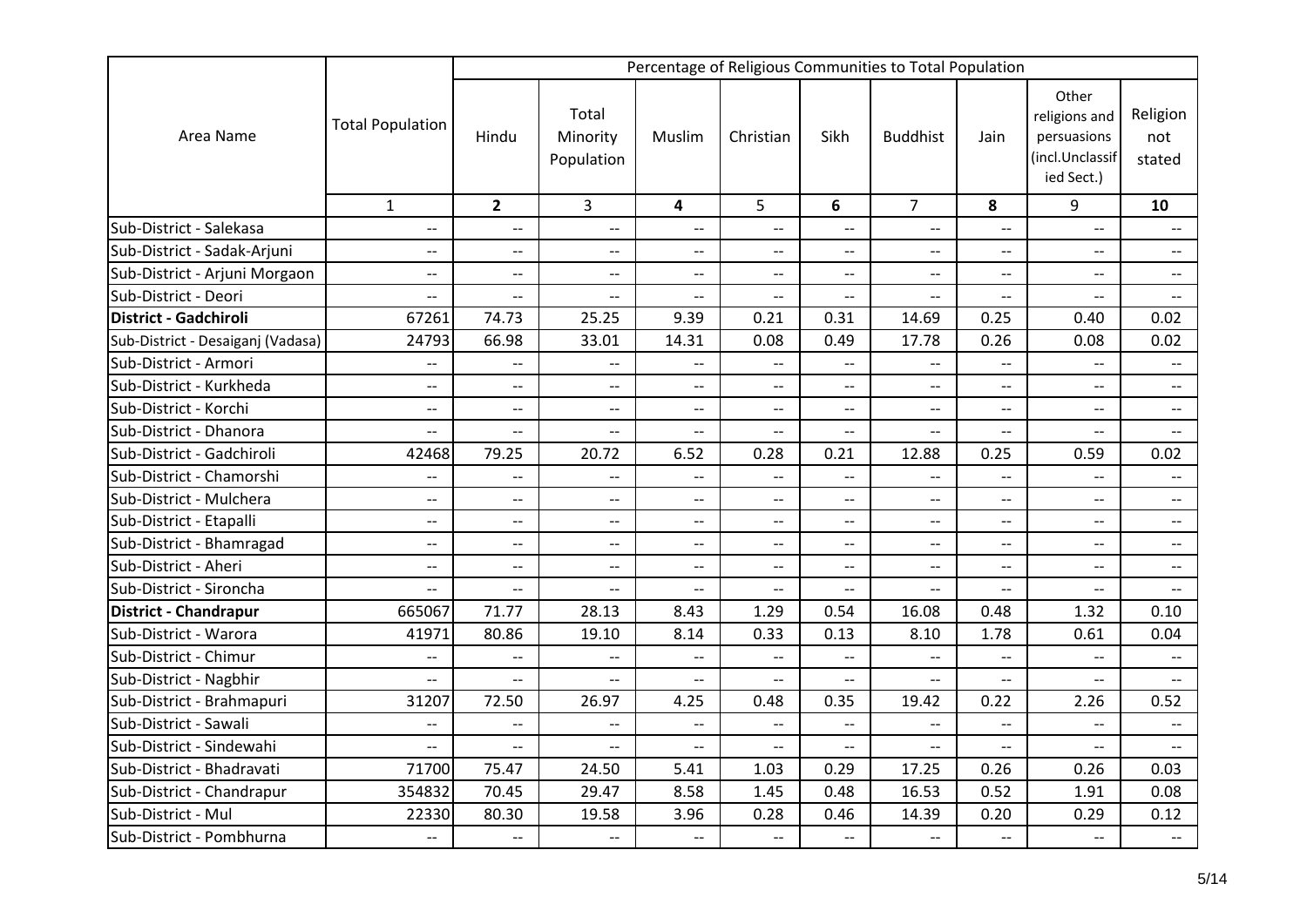|                             |                          |                          |                                 |                               |                          |                          | Percentage of Religious Communities to Total Population |                          |                                                                        |                                                     |
|-----------------------------|--------------------------|--------------------------|---------------------------------|-------------------------------|--------------------------|--------------------------|---------------------------------------------------------|--------------------------|------------------------------------------------------------------------|-----------------------------------------------------|
| Area Name                   | <b>Total Population</b>  | Hindu                    | Total<br>Minority<br>Population | Muslim                        | Christian                | Sikh                     | <b>Buddhist</b>                                         | Jain                     | Other<br>religions and<br>persuasions<br>(incl.Unclassif<br>ied Sect.) | Religion<br>not<br>stated                           |
|                             | $\mathbf{1}$             | $\overline{2}$           | $\overline{3}$                  | 4                             | 5                        | 6                        | $\overline{7}$                                          | 8                        | 9                                                                      | 10                                                  |
| Sub-District - Ballarpur    | 89995                    | 64.57                    | 35.36                           | 11.53                         | 2.07                     | 1.33                     | 19.46                                                   | 0.16                     | 0.82                                                                   | 0.07                                                |
| Sub-District - Korpana      | 21731                    | 77.87                    | 22.11                           | 8.26                          | 1.35                     | 0.33                     | 11.88                                                   | 0.26                     | 0.04                                                                   | 0.03                                                |
| Sub-District - Rajura       | 31301                    | 75.84                    | 24.02                           | 12.54                         | 0.73                     | 0.43                     | 10.01                                                   | 0.19                     | 0.13                                                                   | 0.14                                                |
| Sub-District - Gondpipri    | $\overline{\phantom{a}}$ | $\overline{a}$           | $\overline{\phantom{a}}$        | $\overline{\phantom{a}}$      | $\overline{\phantom{a}}$ | $\overline{\phantom{a}}$ | $\overline{\phantom{m}}$                                | $\overline{\phantom{a}}$ | $\overline{\phantom{a}}$                                               |                                                     |
| <b>District - Yavatmal</b>  | 457211                   | 68.86                    | 31.10                           | 19.40                         | 0.42                     | 0.14                     | 9.46                                                    | 1.41                     | 0.27                                                                   | 0.04                                                |
| Sub-District - Ner          | $\overline{\phantom{m}}$ | $- -$                    | $\overline{\phantom{a}}$        | $\overline{\phantom{a}}$      | $-$                      | $\overline{a}$           | $-$                                                     | $-$                      | $- -$                                                                  | $-$                                                 |
| Sub-District - Babulgaon    | $\overline{\phantom{0}}$ | $\overline{\phantom{a}}$ | $\overline{\phantom{a}}$        | $\overline{\phantom{a}}$      | $\overline{\phantom{a}}$ | $-$                      | $\overline{\phantom{a}}$                                |                          | $\overline{a}$                                                         | $\overline{\phantom{a}}$                            |
| Sub-District - Kalamb       | $--$                     | $\overline{\phantom{a}}$ | $\overline{\phantom{a}}$        | $\hspace{0.05cm} \textbf{--}$ | $\overline{\phantom{a}}$ | $\overline{\phantom{a}}$ | $-\!$                                                   | $--$                     | $\overline{a}$                                                         | $\hspace{0.05cm} -\hspace{0.05cm} -\hspace{0.05cm}$ |
| Sub-District - Yavatmal     | 178898                   | 74.62                    | 25.35                           | 10.86                         | 0.64                     | 0.18                     | 11.97                                                   | 1.49                     | 0.21                                                                   | 0.03                                                |
| Sub-District - Darwha       | 23366                    | 53.71                    | 46.25                           | 40.70                         | 0.13                     | 0.03                     | 4.05                                                    | 1.33                     | 0.00                                                                   | 0.05                                                |
| Sub-District - Digras       | 39178                    | 55.85                    | 44.15                           | 36.16                         | 0.11                     | 0.04                     | 6.37                                                    | 1.45                     | 0.02                                                                   | 0.00                                                |
| Sub-District - Pusad        | 67166                    | 58.58                    | 41.34                           | 29.26                         | 0.21                     | 0.04                     | 9.57                                                    | 2.07                     | 0.18                                                                   | 0.08                                                |
| Sub-District - Umarkhed     | 38175                    | 61.76                    | 38.21                           | 30.27                         | 0.14                     | 0.06                     | 6.97                                                    | 0.77                     | 0.01                                                                   | 0.02                                                |
| Sub-District - Mahagaon     | $\overline{\phantom{a}}$ | $\overline{\phantom{m}}$ | $\overline{\phantom{m}}$        | $\overline{\phantom{m}}$      | $\overline{\phantom{m}}$ | $-$                      | $\overline{\phantom{m}}$                                | $- -$                    | $-$                                                                    | $\overline{\phantom{m}}$                            |
| Sub-District - Arni         | --                       | $\overline{\phantom{a}}$ | $\overline{\phantom{a}}$        | $-$                           | $\overline{\phantom{0}}$ | $-$                      | $\overline{\phantom{a}}$                                | $-$                      | $-$                                                                    | $-$                                                 |
| Sub-District - Ghatanji     | 19347                    | 81.94                    | 17.96                           | 8.24                          | 0.03                     | 0.03                     | 8.79                                                    | 0.37                     | 0.51                                                                   | 0.10                                                |
| Sub-District - Kelapur      | 26572                    | 74.62                    | 25.36                           | 18.75                         | 0.18                     | 0.47                     | 3.79                                                    | 0.88                     | 1.29                                                                   | 0.02                                                |
| Sub-District - Ralegaon     | $\overline{\phantom{a}}$ | $\overline{a}$           | $\overline{\phantom{a}}$        | $\overline{\phantom{a}}$      | $\overline{\phantom{a}}$ | $-$                      | $\overline{\phantom{m}}$                                | $\overline{\phantom{a}}$ | $\overline{\phantom{0}}$                                               | $\overline{\phantom{a}}$                            |
| Sub-District - Maregaon     | $-$                      | $\overline{a}$           | $-$                             | $\overline{a}$                | $-$                      | --                       | $-$                                                     | --                       | $-$                                                                    | $\overline{\phantom{a}}$                            |
| Sub-District - Zari-Jamani  | $-$                      | $- -$                    | $\overline{\phantom{m}}$        | $-$                           | $\overline{\phantom{a}}$ | $-$                      | $\overline{\phantom{a}}$                                | $-$                      | $-$                                                                    | $\overline{\phantom{a}}$                            |
| Sub-District - Wani         | 64509                    | 74.90                    | 25.05                           | 12.10                         | 0.70                     | 0.18                     | 10.22                                                   | 1.43                     | 0.42                                                                   | 0.05                                                |
| <b>District - Nanded</b>    | 689064                   | 54.54                    | 45.31                           | 30.62                         | 0.30                     | 1.45                     | 12.43                                                   | 0.47                     | 0.04                                                                   | 0.15                                                |
| Sub-District - Mahoor       | $\overline{a}$           | $\overline{a}$           | $\overline{a}$                  | $\overline{a}$                | $\overline{a}$           | $\overline{a}$           |                                                         |                          | $\overline{a}$                                                         |                                                     |
| Sub-District - Kinwat       | 24878                    | 57.18                    | 42.76                           | 34.79                         | 0.17                     | 0.20                     | 7.54                                                    | 0.06                     | 0.00                                                                   | 0.07                                                |
| Sub-District - Himayatnagar | $\overline{\phantom{0}}$ | $\overline{\phantom{a}}$ | $\overline{\phantom{m}}$        | $\overline{\phantom{m}}$      | $\overline{\phantom{a}}$ | $\overline{\phantom{a}}$ | $\overline{\phantom{m}}$                                | $\overline{\phantom{a}}$ | $\overline{\phantom{a}}$                                               | $\qquad \qquad -$                                   |
| Sub-District - Hadgaon      | 23339                    | 63.09                    | 36.85                           | 24.46                         | 0.12                     | 0.09                     | 11.56                                                   | 0.57                     | 0.05                                                                   | 0.06                                                |
| Sub-District - Ardhapur     | $-$                      | $\overline{a}$           | $\overline{\phantom{a}}$        | $\overline{\phantom{a}}$      | $-$                      | --                       | $\overline{\phantom{a}}$                                | $\overline{\phantom{a}}$ | $\overline{a}$                                                         | $\overline{\phantom{a}}$                            |
| Sub-District - Nanded       | 438397                   | 48.63                    | 51.22                           | 33.55                         | 0.42                     | 2.21                     | 14.43                                                   | 0.56                     | 0.05                                                                   | 0.15                                                |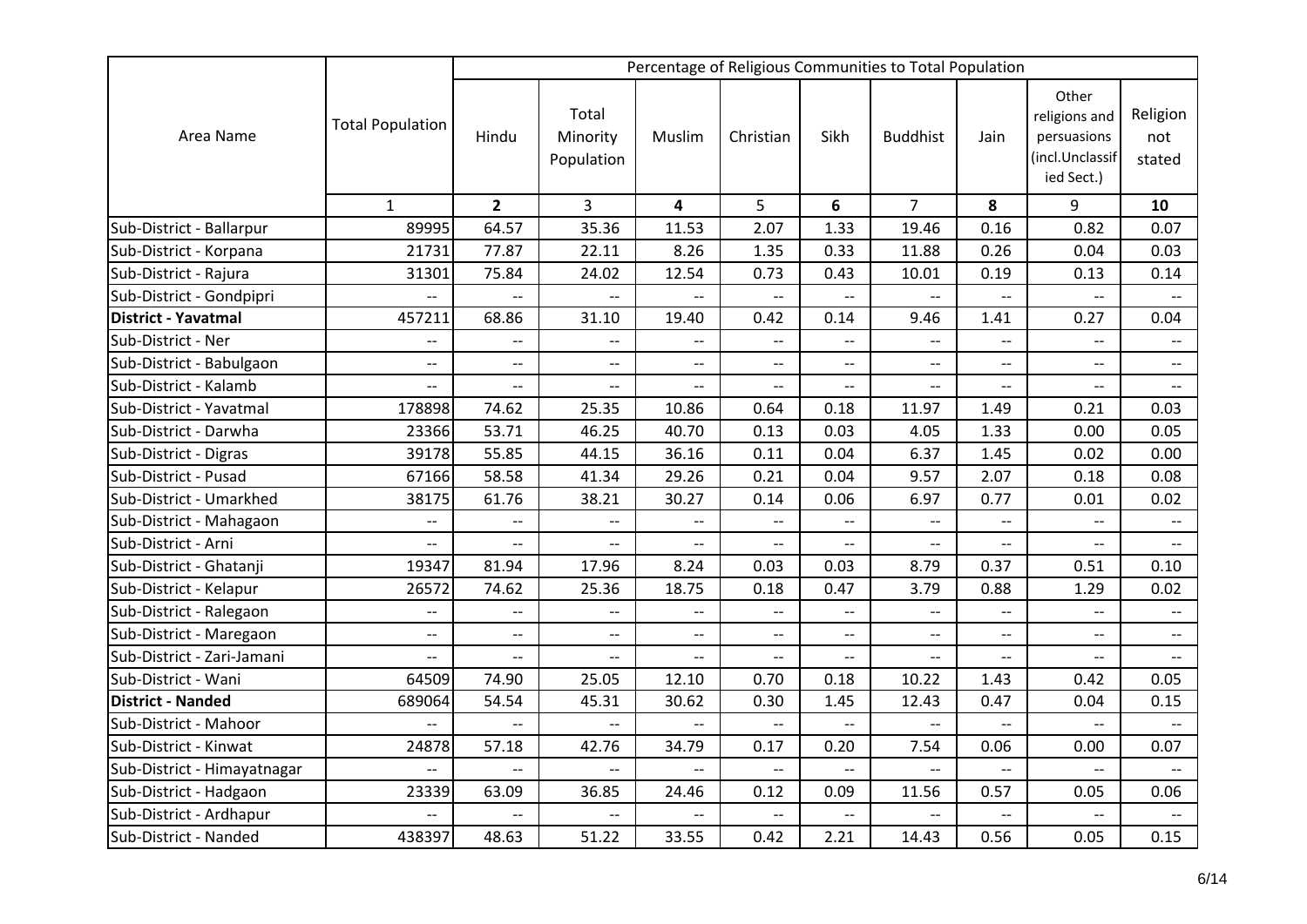|                                    |                          |                          |                                 |                          |                          |                          | Percentage of Religious Communities to Total Population |                          |                                                                        |                           |
|------------------------------------|--------------------------|--------------------------|---------------------------------|--------------------------|--------------------------|--------------------------|---------------------------------------------------------|--------------------------|------------------------------------------------------------------------|---------------------------|
| Area Name                          | <b>Total Population</b>  | Hindu                    | Total<br>Minority<br>Population | Muslim                   | Christian                | Sikh                     | <b>Buddhist</b>                                         | Jain                     | Other<br>religions and<br>persuasions<br>(incl.Unclassif<br>ied Sect.) | Religion<br>not<br>stated |
|                                    | $\mathbf{1}$             | $\overline{2}$           | 3                               | 4                        | 5                        | 6                        | $\overline{7}$                                          | 8                        | 9                                                                      | 10                        |
| Sub-District - Mudkhed             | 18700                    | 54.34                    | 45.56                           | 32.39                    | 0.32                     | 0.22                     | 12.32                                                   | 0.30                     | 0.00                                                                   | 0.10                      |
| Sub-District - Bhokar              | $\overline{\phantom{a}}$ | $\overline{\phantom{a}}$ | $-$                             | $\overline{\phantom{a}}$ | $\overline{\phantom{a}}$ | --                       | $\overline{a}$                                          | $\overline{a}$           | $\overline{a}$                                                         | $\overline{\phantom{m}}$  |
| Sub-District - Umri                | 11151                    | 74.36                    | 25.64                           | 14.70                    | 0.02                     | 0.02                     | 9.93                                                    | 0.96                     | 0.02                                                                   | 0.00                      |
| Sub-District - Dharmabad           | 29951                    | 64.14                    | 35.81                           | 24.74                    | 0.06                     | 0.14                     | 10.36                                                   | 0.49                     | 0.02                                                                   | 0.05                      |
| Sub-District - Biloli              | 27767                    | 66.49                    | 33.32                           | 26.55                    | 0.06                     | 0.09                     | 6.57                                                    | 0.04                     | 0.01                                                                   | 0.19                      |
| Sub-District - Naigaon (Khairgaon) | $\overline{a}$           | $-$                      | $\overline{a}$                  |                          |                          | $-$                      |                                                         |                          | $\overline{a}$                                                         |                           |
| Sub-District - Loha                | 20148                    | 80.18                    | 19.58                           | 11.07                    | 0.02                     | 0.23                     | 7.17                                                    | 1.07                     | 0.00                                                                   | 0.25                      |
| Sub-District - Kandhar             | 20772                    | 51.98                    | 47.84                           | 32.76                    | 0.04                     | 0.01                     | 14.87                                                   | 0.16                     | 0.00                                                                   | 0.18                      |
| Sub-District - Mukhed              | 25933                    | 75.53                    | 24.42                           | 18.19                    | 0.09                     | 0.14                     | 5.90                                                    | 0.11                     | 0.00                                                                   | 0.04                      |
| Sub-District - Deglur              | 48028                    | 64.57                    | 35.16                           | 27.69                    | 0.07                     | 0.13                     | 7.13                                                    | 0.14                     | 0.01                                                                   | 0.26                      |
| District - Hingoli                 | 154030                   | 53.35                    | 46.56                           | 33.95                    | 0.11                     | 0.12                     | 10.53                                                   | 1.80                     | 0.05                                                                   | 0.08                      |
| Sub-District - Sengaon             |                          |                          |                                 |                          |                          | $\overline{\phantom{a}}$ |                                                         |                          |                                                                        |                           |
| Sub-District - Hingoli             | 69432                    | 55.64                    | 44.33                           | 31.54                    | 0.16                     | 0.16                     | 9.78                                                    | 2.60                     | 0.08                                                                   | 0.03                      |
| Sub-District - Aundha (Nagnath)    | $\overline{\phantom{a}}$ | $-$                      | $\overline{\phantom{a}}$        | $\overline{a}$           | $-$                      | $-$                      | $\overline{\phantom{a}}$                                | $-$                      | $\overline{\phantom{a}}$                                               | $\overline{\phantom{a}}$  |
| Sub-District - Kalamnuri           | 20632                    | 40.50                    | 59.38                           | 43.88                    | 0.03                     | 0.28                     | 12.12                                                   | 3.08                     | 0.00                                                                   | 0.13                      |
| Sub-District - Basmath             | 63966                    | 55.02                    | 44.86                           | 33.35                    | 0.09                     | 0.04                     | 10.84                                                   | 0.51                     | 0.03                                                                   | 0.13                      |
| District - Parbhani                | 485186                   | 51.20                    | 48.74                           | 36.01                    | 0.21                     | 0.10                     | 11.47                                                   | 0.90                     | 0.05                                                                   | 0.06                      |
| Sub-District - Sailu               | 39851                    | 61.67                    | 38.26                           | 28.80                    | 0.20                     | 0.12                     | 7.97                                                    | 1.13                     | 0.04                                                                   | 0.07                      |
| Sub-District - Jintur              | 38112                    | 42.60                    | 57.36                           | 47.82                    | 0.06                     | 0.01                     | 7.68                                                    | 1.71                     | 0.08                                                                   | 0.04                      |
| Sub-District - Parbhani            | 259329                   | 48.55                    | 51.39                           | 38.15                    | 0.23                     | 0.11                     | 11.94                                                   | 0.91                     | 0.05                                                                   | 0.06                      |
| Sub-District - Manwath             | 29218                    | 68.03                    | 31.94                           | 24.26                    | 0.04                     | 0.21                     | 6.40                                                    | 1.04                     | 0.00                                                                   | 0.03                      |
| Sub-District - Pathri              | 32001                    | 46.28                    | 53.60                           | 48.92                    | 0.02                     | 0.00                     | 4.56                                                    | 0.09                     | 0.00                                                                   | 0.12                      |
| Sub-District - Sonpeth             | 13022                    | 68.40                    | 31.43                           | 25.71                    | 0.02                     | 0.51                     | 4.46                                                    | 0.56                     | 0.17                                                                   | 0.17                      |
| Sub-District - Gangakhed           | 40428                    | 60.70                    | 39.26                           | 27.97                    | 0.05                     | 0.03                     | 10.51                                                   | 0.61                     | 0.08                                                                   | 0.04                      |
| Sub-District - Palam               | --                       | $\overline{\phantom{a}}$ | $\overline{\phantom{m}}$        | $\overline{\phantom{m}}$ | $\overline{\phantom{m}}$ | $\overline{\phantom{a}}$ | $\overline{\phantom{m}}$                                | $\overline{\phantom{a}}$ | $\overline{a}$                                                         | $\overline{\phantom{a}}$  |
| Sub-District - Purna               | 33225                    | 40.83                    | 59.12                           | 26.05                    | 0.91                     | 0.01                     | 31.34                                                   | 0.73                     | 0.08                                                                   | 0.05                      |
| District - Jalna                   | 307865                   | 61.25                    | 38.59                           | 27.04                    | 2.53                     | 0.27                     | 6.76                                                    | 1.89                     | 0.10                                                                   | 0.16                      |
| Sub-District - Bhokardan           | 16950                    | 46.67                    | 53.30                           | 44.96                    | 0.18                     | 0.12                     | 6.55                                                    | 1.49                     | 0.00                                                                   | 0.03                      |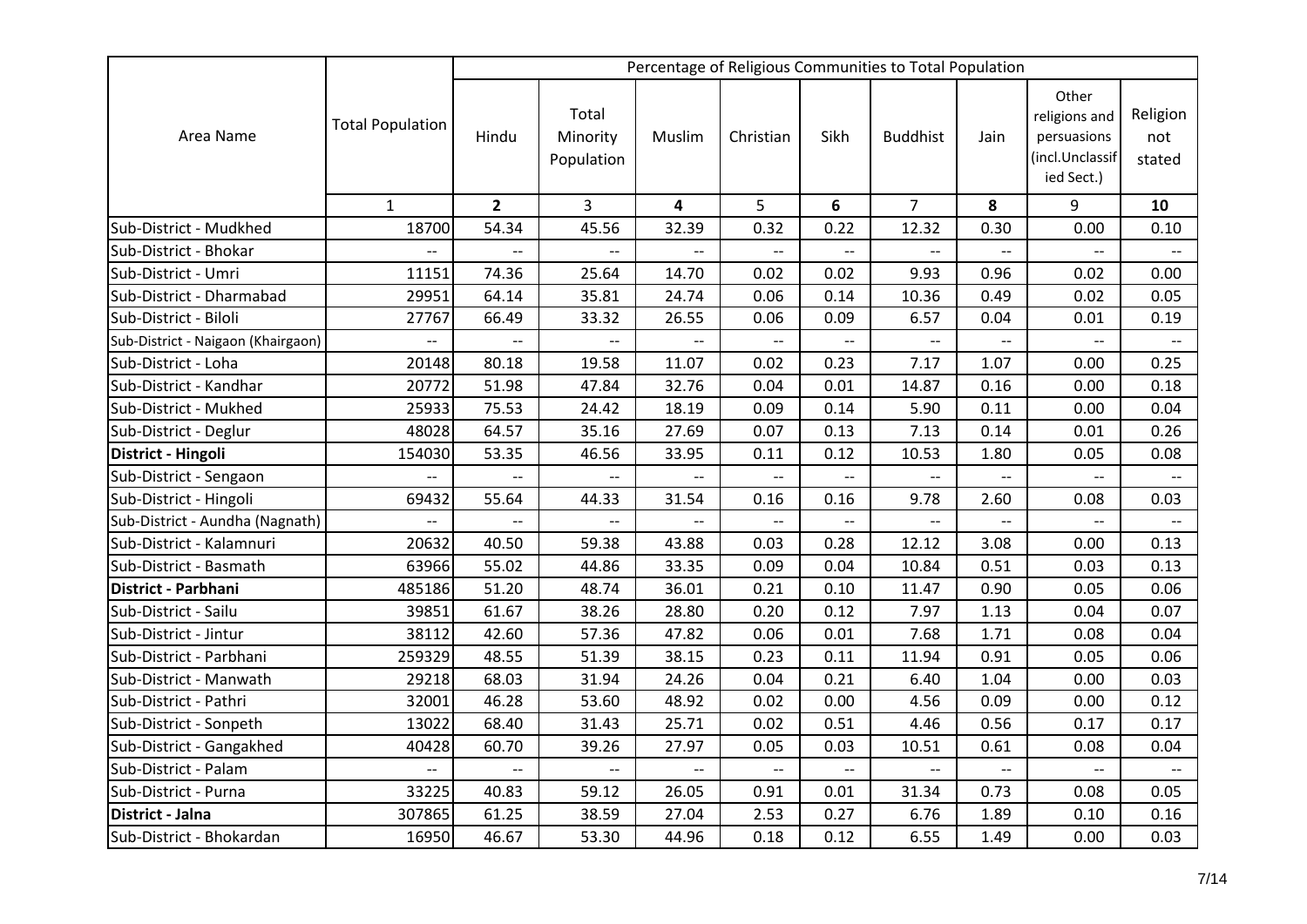|                              |                          |                          |                                 |                          |                          |                          | Percentage of Religious Communities to Total Population |                          |                                                                        |                                                     |
|------------------------------|--------------------------|--------------------------|---------------------------------|--------------------------|--------------------------|--------------------------|---------------------------------------------------------|--------------------------|------------------------------------------------------------------------|-----------------------------------------------------|
| Area Name                    | <b>Total Population</b>  | Hindu                    | Total<br>Minority<br>Population | Muslim                   | Christian                | Sikh                     | <b>Buddhist</b>                                         | Jain                     | Other<br>religions and<br>persuasions<br>(incl.Unclassif<br>ied Sect.) | Religion<br>not<br>stated                           |
|                              | $\mathbf{1}$             | $\overline{2}$           | $\overline{3}$                  | 4                        | 5                        | 6                        | $\overline{7}$                                          | 8                        | 9                                                                      | 10                                                  |
| Sub-District - Jafferabad    | $\overline{a}$           | $\overline{\phantom{0}}$ | $\overline{\phantom{a}}$        | $\overline{\phantom{0}}$ | $\overline{\phantom{0}}$ | $\overline{\phantom{0}}$ | $\overline{\phantom{0}}$                                | $\overline{\phantom{a}}$ | $\overline{\phantom{a}}$                                               | $\overline{\phantom{a}}$                            |
| Sub-District - Jalna         | 235795                   | 62.71                    | 37.11                           | 24.75                    | 3.21                     | 0.25                     | 6.89                                                    | 1.93                     | 0.09                                                                   | 0.18                                                |
| Sub-District - Badnapur      | --                       | $-$                      |                                 |                          | --                       | --                       |                                                         | $-$                      | $\overline{a}$                                                         |                                                     |
| Sub-District - Ambad         | 26108                    | 62.01                    | 37.93                           | 26.45                    | 0.44                     | 0.10                     | 7.86                                                    | 3.02                     | 0.07                                                                   | 0.05                                                |
| Sub-District - Ghansawangi   | $\overline{a}$           | $-$                      | $\overline{a}$                  |                          | $-$                      | --                       | $\overline{\phantom{a}}$                                |                          | $\overline{a}$                                                         |                                                     |
| Sub-District - Partur        | 29012                    | 57.26                    | 42.62                           | 35.69                    | 0.24                     | 0.73                     | 4.88                                                    | 0.78                     | 0.31                                                                   | 0.13                                                |
| Sub-District - Mantha        | --                       | $-$                      | $-$                             | $-$                      | $-$                      | $-$                      | $\overline{\phantom{a}}$                                |                          | $-$                                                                    |                                                     |
| District - Aurangabad        | 1087150                  | 53.19                    | 46.75                           | 29.76                    | 1.08                     | 0.32                     | 13.75                                                   | 1.75                     | 0.09                                                                   | 0.06                                                |
| Sub-District - Kannad        | 34403                    | 56.16                    | 43.80                           | 38.64                    | 0.12                     | 0.02                     | 3.13                                                    | 1.84                     | 0.05                                                                   | 0.04                                                |
| Sub-District - Soegaon       | $-$                      | $\overline{\phantom{a}}$ | $\overline{\phantom{m}}$        | $-$                      | $- -$                    | $\overline{\phantom{a}}$ | $-$                                                     | $\overline{\phantom{a}}$ | $\overline{a}$                                                         | $\overline{\phantom{a}}$                            |
| Sub-District - Sillod        | 43867                    | 47.11                    | 52.85                           | 44.17                    | 0.25                     | 0.08                     | 6.48                                                    | 1.84                     | 0.03                                                                   | 0.04                                                |
| Sub-District - Phulambri     | $\overline{\phantom{a}}$ | $-$                      | $\overline{\phantom{m}}$        |                          | $-$                      | $--$                     | $-$                                                     | $- -$                    | $\overline{\phantom{a}}$                                               |                                                     |
| Sub-District - Aurangabad    | 902179                   | 52.01                    | 47.93                           | 28.84                    | 1.23                     | 0.37                     | 15.60                                                   | 1.79                     | 0.10                                                                   | 0.06                                                |
| Sub-District - Khuldabad     | 12794                    | 43.43                    | 56.57                           | 53.89                    | 0.04                     | 0.03                     | 2.34                                                    | 0.27                     | 0.00                                                                   | 0.00                                                |
| Sub-District - Vaijapur      | 37064                    | 64.92                    | 35.03                           | 27.09                    | 0.63                     | 0.22                     | 4.45                                                    | 2.63                     | 0.00                                                                   | 0.05                                                |
| Sub-District - Gangapur      | 22325                    | 63.00                    | 36.88                           | 28.45                    | 0.81                     | 0.03                     | 6.58                                                    | 0.99                     | 0.03                                                                   | 0.12                                                |
| Sub-District - Paithan       | 34518                    | 73.34                    | 26.60                           | 21.49                    | 0.32                     | 0.10                     | 3.88                                                    | 0.81                     | 0.00                                                                   | 0.06                                                |
| <b>District - Nashik</b>     | 1937556                  | 70.00                    | 29.96                           | 23.93                    | 1.05                     | 0.39                     | 3.11                                                    | 1.38                     | 0.11                                                                   | 0.03                                                |
| Sub-District - Surgana       | 6147                     | 91.22                    | 8.78                            | 7.45                     | 0.07                     | 0.02                     | 0.52                                                    | 0.73                     | 0.00                                                                   | 0.00                                                |
| Sub-District - Kalwan        | $\overline{\phantom{a}}$ | $\overline{a}$           | $\overline{\phantom{a}}$        | $\overline{\phantom{a}}$ | $\overline{a}$           | $-$                      |                                                         |                          | $\overline{a}$                                                         |                                                     |
| Sub-District - Deola         | $\overline{\phantom{a}}$ | $\overline{\phantom{a}}$ | $\overline{\phantom{a}}$        | $\overline{\phantom{a}}$ | $- -$                    | $\overline{\phantom{a}}$ | $\overline{\phantom{a}}$                                | $\overline{\phantom{a}}$ | $\overline{\phantom{0}}$                                               | $\overline{\phantom{a}}$                            |
| Sub-District - Baglan        | 32561                    | 86.69                    | 13.29                           | 10.74                    | 0.06                     | 0.19                     | 0.51                                                    | 1.79                     | 0.01                                                                   | 0.02                                                |
| Sub-District - Malegaon      | 456054                   | 25.40                    | 74.57                           | 70.96                    | 0.24                     | 0.10                     | 2.13                                                    | 1.07                     | 0.07                                                                   | 0.03                                                |
| Sub-District - Nandgaon      | 95596                    | 70.84                    | 29.09                           | 16.66                    | 2.53                     | 0.40                     | 6.37                                                    | 3.03                     | 0.11                                                                   | 0.07                                                |
| Sub-District - Chandvad      | $\overline{\phantom{a}}$ | $\overline{\phantom{a}}$ | $\overline{\phantom{m}}$        | $\overline{\phantom{a}}$ | $\overline{\phantom{a}}$ | $\overline{\phantom{a}}$ | $\overline{\phantom{m}}$                                | $\overline{\phantom{a}}$ | $\overline{\phantom{a}}$                                               | $\hspace{0.05cm} -\hspace{0.05cm} -\hspace{0.05cm}$ |
| Sub-District - Dindori       | $\overline{\phantom{a}}$ | $-$                      | $\overline{\phantom{a}}$        | $\overline{\phantom{a}}$ | $\overline{\phantom{a}}$ | $- -$                    | $\overline{\phantom{m}}$                                | $-$                      | $\overline{\phantom{a}}$                                               | $\overline{\phantom{a}}$                            |
| Sub-District - Peint         | $\overline{\phantom{a}}$ | $\overline{\phantom{a}}$ | $\overline{\phantom{m}}$        | $\overline{\phantom{a}}$ | $- -$                    | $-$                      | $\overline{\phantom{m}}$                                | $\overline{\phantom{a}}$ | $\overline{\phantom{a}}$                                               | $\overline{\phantom{a}}$                            |
| Sub-District - Trimbakeshwar | 9804                     | 95.74                    | 4.25                            | 3.65                     | 0.01                     | 0.04                     | 0.22                                                    | 0.33                     | 0.00                                                                   | 0.01                                                |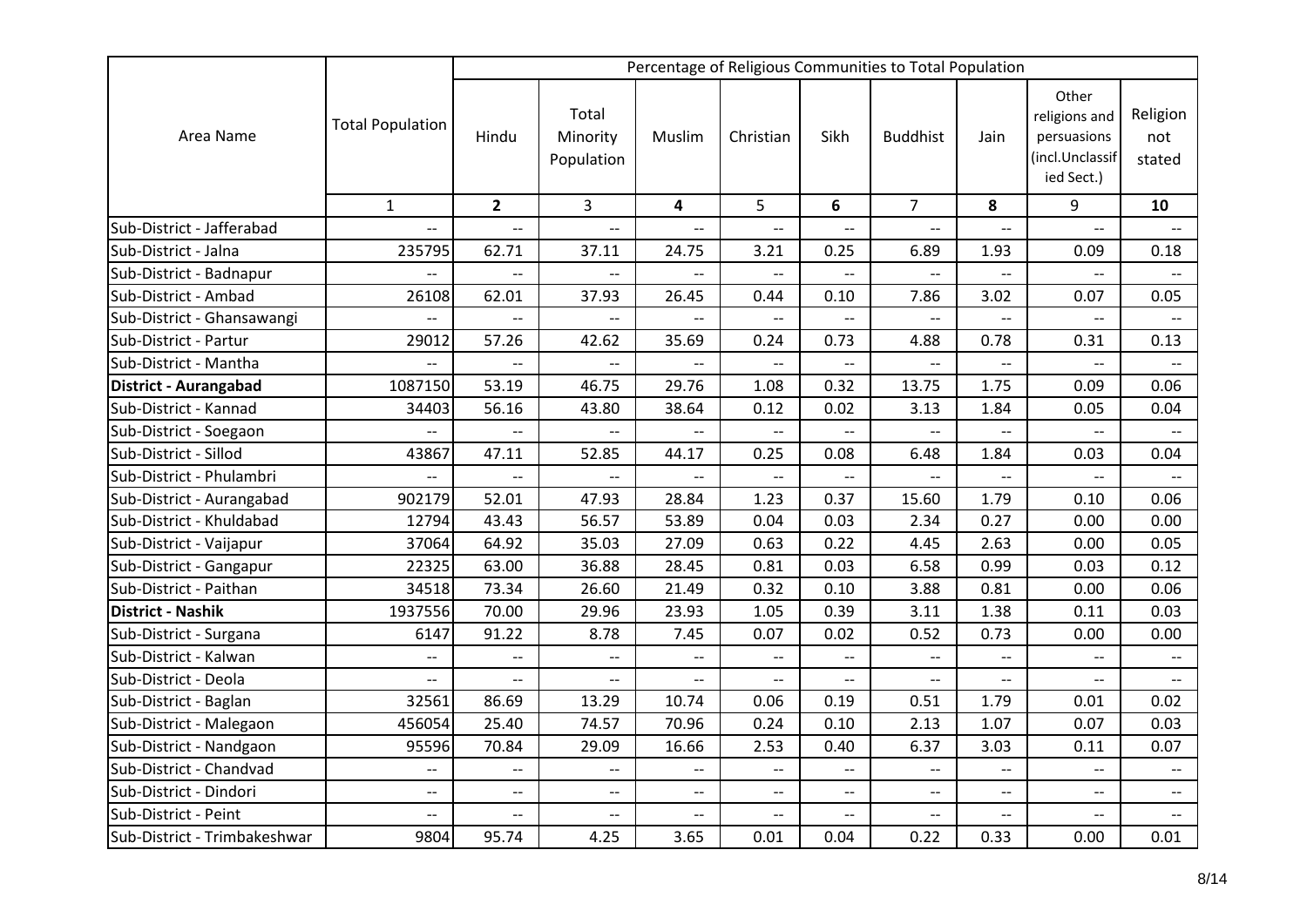|                            |                         |                          |                                 |                          |                          |                          | Percentage of Religious Communities to Total Population |                          |                                                                        |                           |
|----------------------------|-------------------------|--------------------------|---------------------------------|--------------------------|--------------------------|--------------------------|---------------------------------------------------------|--------------------------|------------------------------------------------------------------------|---------------------------|
| Area Name                  | <b>Total Population</b> | Hindu                    | Total<br>Minority<br>Population | Muslim                   | Christian                | Sikh                     | <b>Buddhist</b>                                         | Jain                     | Other<br>religions and<br>persuasions<br>(incl.Unclassif<br>ied Sect.) | Religion<br>not<br>stated |
|                            | $\mathbf{1}$            | $\overline{2}$           | $\overline{3}$                  | 4                        | 5                        | 6                        | $\overline{7}$                                          | 8                        | 9                                                                      | 10                        |
| Sub-District - Nashik      | 1152326                 | 85.33                    | 14.64                           | 8.12                     | 1.33                     | 0.52                     | 3.31                                                    | 1.21                     | 0.14                                                                   | 0.03                      |
| Sub-District - Igatpuri    | 51745                   | 72.93                    | 27.03                           | 12.34                    | 1.27                     | 0.26                     | 8.84                                                    | 4.26                     | 0.06                                                                   | 0.03                      |
| Sub-District - Sinnar      | 31630                   | 90.87                    | 8.98                            | 7.75                     | 0.11                     | 0.04                     | 0.38                                                    | 0.64                     | 0.06                                                                   | 0.15                      |
| Sub-District - Niphad      | 58486                   | 86.32                    | 13.66                           | 7.87                     | 1.20                     | 0.55                     | 1.74                                                    | 2.25                     | 0.04                                                                   | 0.02                      |
| Sub-District - Yevla       | 43207                   | 67.78                    | 32.17                           | 29.37                    | 0.26                     | 0.19                     | 0.77                                                    | 1.56                     | 0.03                                                                   | 0.05                      |
| <b>District - Thane</b>    | 5902473                 | 75.22                    | 24.75                           | 13.93                    | 3.17                     | 0.51                     | 4.56                                                    | 2.44                     | 0.13                                                                   | 0.04                      |
| Sub-District - Talasari    | н.                      | $-$                      | $-$                             | --                       | $-$                      | $\overline{\phantom{a}}$ | $-$                                                     |                          | $-$                                                                    |                           |
| Sub-District - Dahanu      | 57838                   | 83.60                    | 16.37                           | 11.69                    | 1.06                     | 0.33                     | 0.35                                                    | 2.08                     | 0.87                                                                   | 0.03                      |
| Sub-District - Vikramgad   | --                      | $\overline{\phantom{0}}$ | $\overline{\phantom{0}}$        | $\overline{\phantom{a}}$ | $\overline{\phantom{a}}$ | $\overline{a}$           | $\overline{\phantom{a}}$                                | $\overline{\phantom{a}}$ | $\overline{a}$                                                         |                           |
| Sub-District - Jawhar      | 11298                   | 75.31                    | 24.69                           | 20.07                    | 0.20                     | 0.16                     | 3.47                                                    | 0.35                     | 0.43                                                                   | 0.01                      |
| Sub-District - Mokhada     |                         |                          |                                 |                          | $\overline{a}$           | $\overline{a}$           |                                                         |                          | $\overline{a}$                                                         |                           |
| Sub-District - Vada        | 14286                   | 90.07                    | 9.93                            | 6.37                     | 0.20                     | 0.10                     | 2.65                                                    | 0.61                     | 0.00                                                                   | 0.00                      |
| Sub-District - Palghar     | 110701                  | 81.17                    | 18.81                           | 12.45                    | 1.47                     | 0.27                     | 1.81                                                    | 2.67                     | 0.14                                                                   | 0.02                      |
| Sub-District - Vasai       | 518601                  | 75.68                    | 24.29                           | 8.87                     | 9.22                     | 0.31                     | 1.94                                                    | 3.72                     | 0.23                                                                   | 0.04                      |
| Sub-District - Thane       | 2486941                 | 76.12                    | 23.85                           | 12.69                    | 3.52                     | 0.68                     | 4.23                                                    | 2.60                     | 0.14                                                                   | 0.03                      |
| Sub-District - Bhiwandi    | 676429                  | 47.09                    | 52.89                           | 48.22                    | 0.21                     | 0.06                     | 1.77                                                    | 2.58                     | 0.05                                                                   | 0.02                      |
| Sub-District - Shahapur    | 41563                   | 83.70                    | 16.24                           | 4.40                     | 0.50                     | 0.09                     | 9.75                                                    | 1.28                     | 0.23                                                                   | 0.05                      |
| Sub-District - Kalyan      | 1193512                 | 82.54                    | 17.42                           | 5.32                     | 2.43                     | 0.18                     | 6.47                                                    | 2.92                     | 0.11                                                                   | 0.04                      |
| Sub-District - Ulhasnagar  | 473731                  | 84.04                    | 15.92                           | 4.31                     | 1.49                     | 1.67                     | 8.27                                                    | 0.13                     | 0.06                                                                   | 0.04                      |
| Sub-District - Ambarnath   | 301752                  | 80.92                    | 18.99                           | 7.85                     | 3.92                     | 0.27                     | 5.99                                                    | 0.80                     | 0.17                                                                   | 0.09                      |
| Sub-District - Murbad      | 15821                   | 88.01                    | 11.73                           | 5.73                     | 0.53                     | 0.20                     | 3.63                                                    | 1.57                     | 0.06                                                                   | 0.26                      |
| District - Mumbai Suburban | 8640419                 | 68.90                    | 31.06                           | 17.23                    | 3.94                     | 0.62                     | 5.37                                                    | 3.70                     | 0.21                                                                   | 0.03                      |
| District - Mumbai          | 3338031                 | 63.50                    | 36.46                           | 22.00                    | 3.18                     | 0.49                     | 4.84                                                    | 4.76                     | 1.18                                                                   | 0.04                      |
| District - Raigarh         | 534835                  | 78.81                    | 21.12                           | 13.29                    | 1.10                     | 0.62                     | 4.56                                                    | 1.46                     | 0.09                                                                   | 0.07                      |
| Sub-District - Uran        | 31174                   | 76.80                    | 23.17                           | 14.60                    | 2.37                     | 0.38                     | 4.36                                                    | 1.41                     | 0.04                                                                   | 0.04                      |
| Sub-District - Panvel      | 204336                  | 80.97                    | 18.97                           | 11.60                    | 1.51                     | 1.30                     | 3.65                                                    | 0.82                     | 0.08                                                                   | 0.06                      |
| Sub-District - Karjat      | 45409                   | 79.68                    | 20.08                           | 9.07                     | 0.78                     | 0.07                     | 7.51                                                    | 2.46                     | 0.20                                                                   | 0.24                      |
| Sub-District - Khalapur    | 74197                   | 75.80                    | 24.16                           | 11.08                    | 1.47                     | 0.47                     | 9.38                                                    | 1.66                     | 0.10                                                                   | 0.04                      |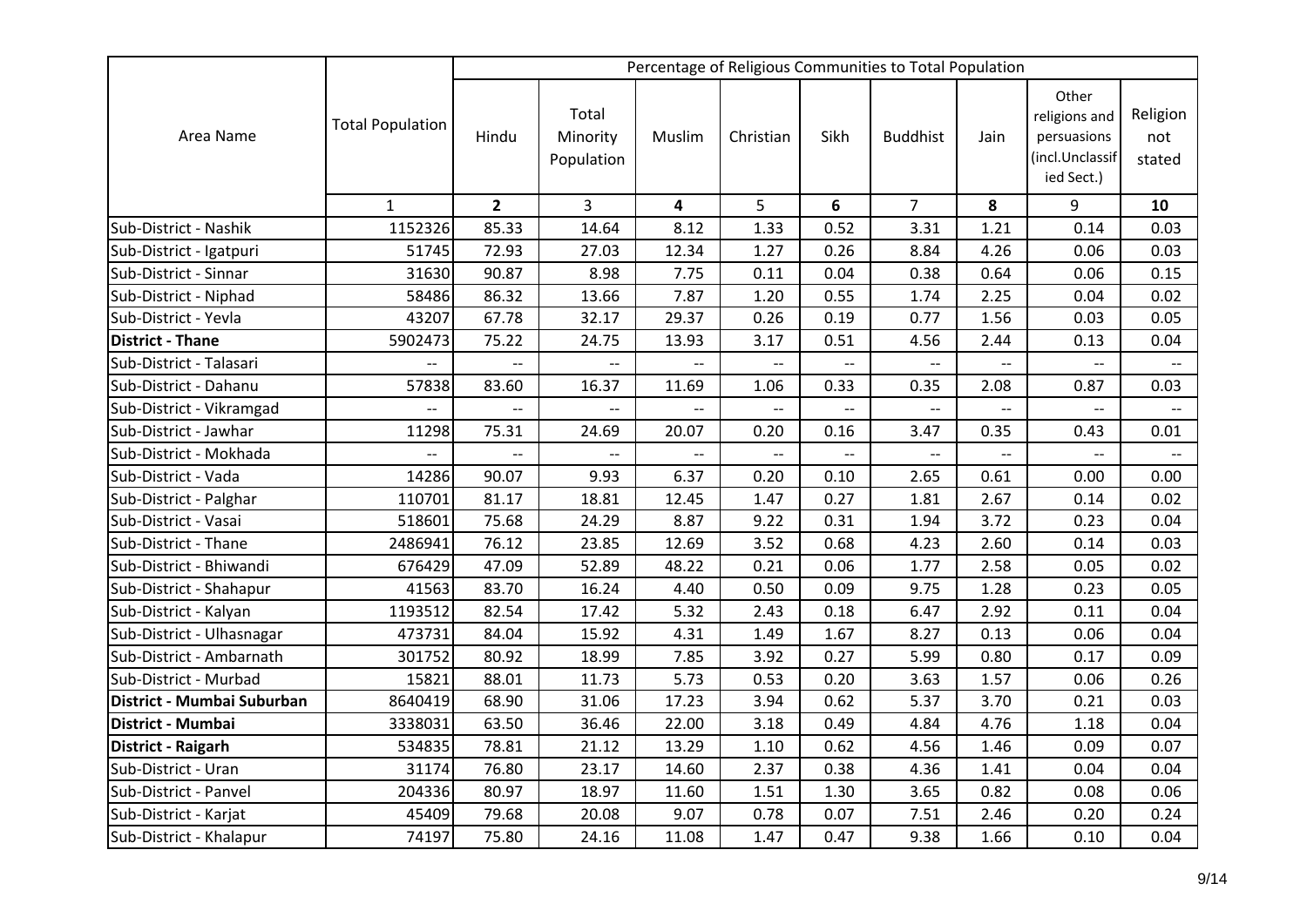|                            |                          |                          |                                 |                          |                          |                | Percentage of Religious Communities to Total Population |                          |                                                                        |                           |
|----------------------------|--------------------------|--------------------------|---------------------------------|--------------------------|--------------------------|----------------|---------------------------------------------------------|--------------------------|------------------------------------------------------------------------|---------------------------|
| Area Name                  | <b>Total Population</b>  | Hindu                    | Total<br>Minority<br>Population | Muslim                   | Christian                | Sikh           | <b>Buddhist</b>                                         | Jain                     | Other<br>religions and<br>persuasions<br>(incl.Unclassif<br>ied Sect.) | Religion<br>not<br>stated |
|                            | $\mathbf{1}$             | $\overline{2}$           | $\overline{3}$                  | 4                        | 5                        | 6              | $\overline{7}$                                          | 8                        | 9                                                                      | 10                        |
| Sub-District - Pen         | 30201                    | 87.72                    | 12.25                           | 5.83                     | 0.41                     | 0.13           | 3.79                                                    | 1.89                     | 0.19                                                                   | 0.04                      |
| Sub-District - Alibag      | 19496                    | 85.59                    | 14.38                           | 8.49                     | 0.59                     | 0.10           | 2.50                                                    | 2.63                     | 0.06                                                                   | 0.03                      |
| Sub-District - Murud       | 12552                    | 68.64                    | 31.29                           | 28.70                    | 0.12                     | 0.02           | 0.54                                                    | 1.90                     | 0.00                                                                   | 0.07                      |
| Sub-District - Roha        | 34345                    | 71.83                    | 28.09                           | 21.55                    | 0.53                     | 0.08           | 2.93                                                    | 2.94                     | 0.05                                                                   | 0.09                      |
| Sub-District - Sudhagad    | 8172                     | 84.28                    | 15.65                           | 8.97                     | 0.07                     | 0.06           | 2.53                                                    | 3.72                     | 0.29                                                                   | 0.07                      |
| Sub-District - Mangaon     | 14159                    | 77.15                    | 22.81                           | 16.82                    | 0.22                     | 0.12           | 4.75                                                    | 0.91                     | 0.00                                                                   | 0.04                      |
| Sub-District - Tala        |                          | $-$                      | $\overline{\phantom{0}}$        | $-$                      | $\overline{\phantom{0}}$ | $\overline{a}$ | $\overline{\phantom{a}}$                                |                          | $\mathbb{H}^{\mathbb{Z}}$                                              | $\overline{a}$            |
| Sub-District - Shrivardhan | 15186                    | 73.44                    | 26.55                           | 23.78                    | 0.09                     | 0.01           | 1.38                                                    | 1.30                     | 0.00                                                                   | 0.01                      |
| Sub-District - Mhasla      | 8763                     | 41.38                    | 58.61                           | 55.20                    | 0.07                     | 0.00           | 2.08                                                    | 1.27                     | 0.00                                                                   | 0.01                      |
| Sub-District - Mahad       | 31548                    | 82.98                    | 16.98                           | 12.86                    | 0.37                     | 0.13           | 2.85                                                    | 0.75                     | 0.02                                                                   | 0.04                      |
| Sub-District - Poladpur    | 5297                     | 84.54                    | 15.46                           | 8.33                     | 0.53                     | 0.17           | 6.34                                                    | 0.09                     | 0.00                                                                   | 0.00                      |
| <b>District - Pune</b>     | 4200837                  | 79.70                    | 20.22                           | 8.89                     | 2.64                     | 0.49           | 5.75                                                    | 2.20                     | 0.25                                                                   | 0.08                      |
| Sub-District - Junnar      | 24741                    | 62.81                    | 37.19                           | 30.82                    | 0.51                     | 0.03           | 2.68                                                    | 3.06                     | 0.09                                                                   | 0.00                      |
| Sub-District - Ambegaon    | 13799                    | 75.66                    | 24.20                           | 19.47                    | 0.04                     | 0.09           | 1.83                                                    | 2.57                     | 0.20                                                                   | 0.14                      |
| Sub-District - Shirur      | 26999                    | 75.32                    | 24.64                           | 13.44                    | 0.54                     | 0.03           | 2.57                                                    | 8.04                     | 0.03                                                                   | 0.04                      |
| Sub-District - Khed        | 56881                    | 87.57                    | 12.36                           | 6.03                     | 0.36                     | 0.14           | 2.83                                                    | 2.87                     | 0.14                                                                   | 0.06                      |
| Sub-District - Mawal       | 127965                   | 79.00                    | 20.84                           | 6.91                     | 2.28                     | 0.33           | 7.70                                                    | 3.36                     | 0.26                                                                   | 0.15                      |
| Sub-District - Mulshi      | 7976                     | 84.73                    | 15.16                           | 3.18                     | 0.36                     | 0.50           | 10.23                                                   | 0.74                     | 0.14                                                                   | 0.11                      |
| Sub-District - Haveli      | 1064725                  | 82.04                    | 17.92                           | 6.07                     | 2.89                     | 0.47           | 7.12                                                    | 1.28                     | 0.08                                                                   | 0.04                      |
| Sub-District - Pune City   | 2695911                  | 78.82                    | 21.09                           | 9.72                     | 2.69                     | 0.55           | 5.41                                                    | 2.39                     | 0.33                                                                   | 0.09                      |
| Sub-District - Daund       | 42204                    | 70.14                    | 29.77                           | 15.53                    | 7.26                     | 0.13           | 4.37                                                    | 2.28                     | 0.20                                                                   | 0.09                      |
| Sub-District - Purandhar   | 48824                    | 89.77                    | 10.12                           | 6.09                     | 0.27                     | 0.09           | 1.91                                                    | 1.70                     | 0.05                                                                   | 0.12                      |
| Sub-District - Velhe       | $\overline{\phantom{a}}$ | $\overline{\phantom{a}}$ | $\overline{\phantom{0}}$        | $\overline{\phantom{a}}$ | $\overline{a}$           | $\overline{a}$ | $\overline{a}$                                          |                          | $- -$                                                                  | $\overline{\phantom{a}}$  |
| Sub-District - Bhor        | 17886                    | 88.63                    | 11.37                           | 7.26                     | 0.23                     | 0.06           | 2.64                                                    | 1.11                     | 0.07                                                                   | 0.00                      |
| Sub-District - Baramati    | 51334                    | 76.89                    | 22.99                           | 12.29                    | 1.38                     | 0.06           | 3.61                                                    | 5.51                     | 0.15                                                                   | 0.11                      |
| Sub-District - Indapur     | 21592                    | 78.47                    | 21.40                           | 14.84                    | 0.18                     | 0.08           | 4.57                                                    | 1.68                     | 0.04                                                                   | 0.13                      |
| District - Ahmadnagar      | 803697                   | 78.52                    | 21.40                           | 14.35                    | 2.01                     | 0.51           | 1.34                                                    | 3.09                     | 0.09                                                                   | 0.09                      |
| Sub-District - Akola       | $\overline{\phantom{a}}$ | $\overline{\phantom{a}}$ | $-$                             | $\overline{\phantom{a}}$ | $\overline{\phantom{a}}$ | $-$            | $\overline{\phantom{a}}$                                | $\overline{\phantom{a}}$ | $-$                                                                    | $\overline{\phantom{a}}$  |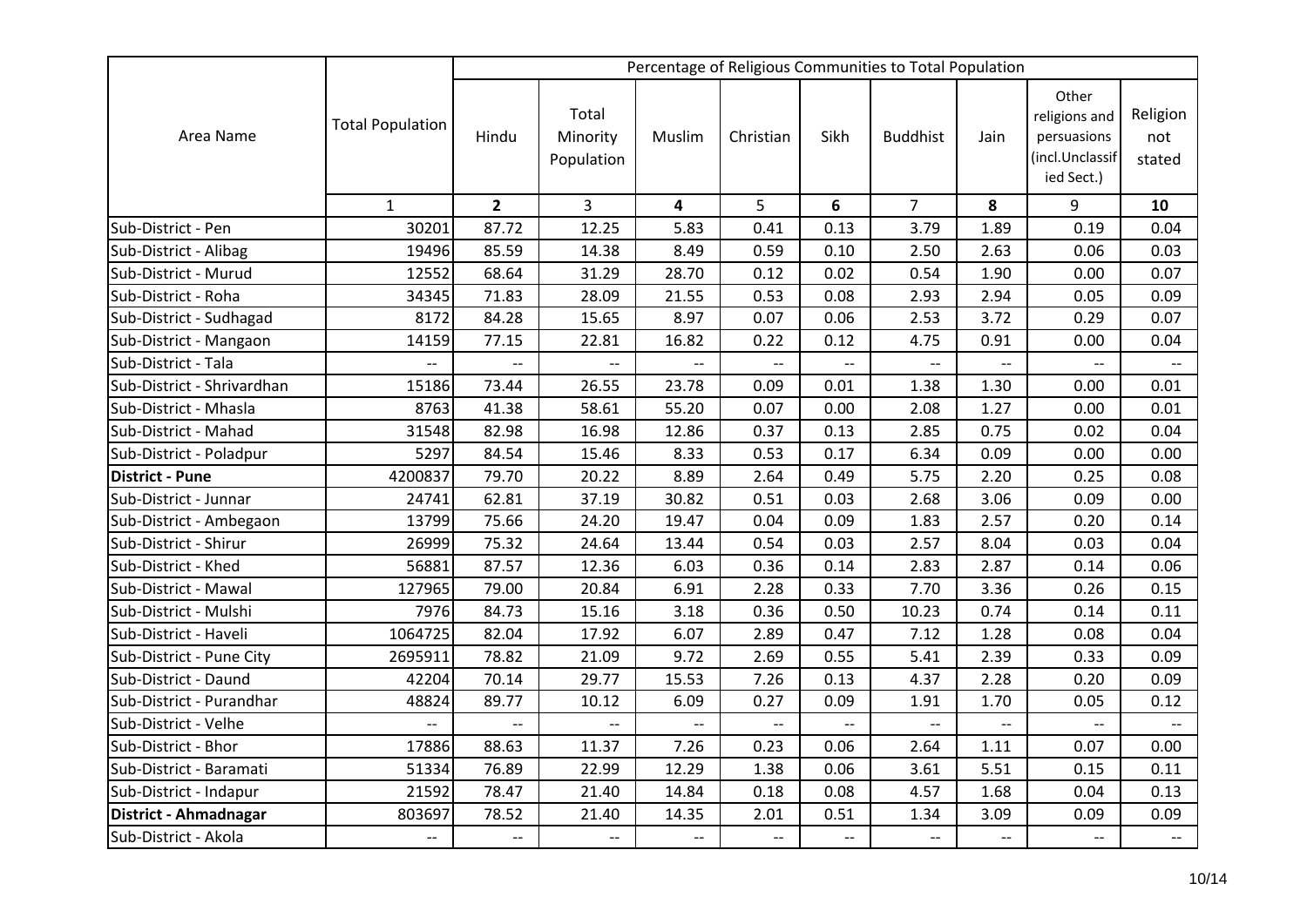|                               |                          |                          |                                 |                                                     |                          |                          | Percentage of Religious Communities to Total Population |                          |                                                                        |                           |
|-------------------------------|--------------------------|--------------------------|---------------------------------|-----------------------------------------------------|--------------------------|--------------------------|---------------------------------------------------------|--------------------------|------------------------------------------------------------------------|---------------------------|
| Area Name                     | <b>Total Population</b>  | Hindu                    | Total<br>Minority<br>Population | Muslim                                              | Christian                | Sikh                     | <b>Buddhist</b>                                         | Jain                     | Other<br>religions and<br>persuasions<br>(incl.Unclassif<br>ied Sect.) | Religion<br>not<br>stated |
|                               | $\mathbf{1}$             | $\overline{2}$           | $\overline{3}$                  | 4                                                   | 5                        | 6                        | $\overline{7}$                                          | 8                        | 9                                                                      | 10                        |
| Sub-District - Sangamner      | 81325                    | 76.45                    | 23.48                           | 19.96                                               | 0.85                     | 0.33                     | 1.11                                                    | 1.20                     | 0.02                                                                   | 0.07                      |
| Sub-District - Kopargaon      | 70830                    | 78.47                    | 21.32                           | 14.63                                               | 0.60                     | 0.69                     | 2.18                                                    | 3.11                     | 0.12                                                                   | 0.21                      |
| Sub-District - Rahta          | 45203                    | 84.36                    | 15.43                           | 10.24                                               | 1.32                     | 0.09                     | 1.70                                                    | 2.05                     | 0.03                                                                   | 0.21                      |
| Sub-District - Shrirampur     | 88761                    | 70.47                    | 29.35                           | 20.61                                               | 1.93                     | 1.29                     | 2.14                                                    | 3.18                     | 0.19                                                                   | 0.19                      |
| Sub-District - Nevasa         | $\overline{\phantom{a}}$ | $\overline{a}$           | $\overline{\phantom{a}}$        | $\overline{\phantom{m}}$                            | $- -$                    | $-$                      | $\overline{\phantom{a}}$                                |                          | $-$                                                                    |                           |
| Sub-District - Shevgaon       | $\overline{a}$           | $\overline{a}$           | $\overline{\phantom{0}}$        | $\overline{a}$                                      | $\overline{a}$           | $\overline{a}$           | $\overline{\phantom{a}}$                                | $\overline{\phantom{0}}$ | $\overline{a}$                                                         | $\overline{a}$            |
| Sub-District - Pathardi       | 22827                    | 86.94                    | 13.03                           | 9.21                                                | 0.29                     | 0.03                     | 0.28                                                    | 3.18                     | 0.04                                                                   | 0.04                      |
| Sub-District - Nagar          | 375957                   | 77.89                    | 22.07                           | 13.36                                               | 3.07                     | 0.55                     | 1.09                                                    | 3.90                     | 0.10                                                                   | 0.04                      |
| Sub-District - Rahuri         | 64816                    | 86.33                    | 13.60                           | 9.94                                                | 1.24                     | 0.12                     | 0.76                                                    | 1.49                     | 0.05                                                                   | 0.07                      |
| Sub-District - Parner         | $\overline{\phantom{a}}$ | $\overline{a}$           | $\overline{\phantom{a}}$        | --                                                  | $-$                      | --                       | $\overline{\phantom{a}}$                                | --                       |                                                                        |                           |
| Sub-District - Shrigonda      | 26324                    | 85.83                    | 14.07                           | 8.14                                                | 0.63                     | 0.03                     | 3.19                                                    | 2.02                     | 0.05                                                                   | 0.09                      |
| Sub-District - Karjat         | $\overline{\phantom{a}}$ | $-$                      |                                 |                                                     |                          |                          |                                                         |                          |                                                                        |                           |
| Sub-District - Jamkhed        | 27654                    | 77.31                    | 22.69                           | 17.76                                               | 0.56                     | 0.05                     | 0.66                                                    | 3.61                     | 0.06                                                                   | 0.00                      |
| <b>District - Bid</b>         | 387070                   | 62.05                    | 37.86                           | 30.42                                               | 0.19                     | 0.07                     | 6.02                                                    | 1.13                     | 0.03                                                                   | 0.09                      |
| Sub-District - Ashti          | $\overline{\phantom{a}}$ | $\overline{\phantom{a}}$ | $\overline{\phantom{a}}$        | $\overline{\phantom{m}}$                            | $\overline{\phantom{a}}$ | $\overline{\phantom{a}}$ | $\overline{\phantom{a}}$                                | $- -$                    | $- -$                                                                  | $\overline{\phantom{m}}$  |
| Sub-District - Patoda         | $-$                      | $\overline{\phantom{a}}$ | $\overline{\phantom{a}}$        | $\overline{\phantom{a}}$                            | $\overline{\phantom{a}}$ | $-$                      | $\overline{\phantom{a}}$                                | $-$                      | $\overline{a}$                                                         | $\overline{\phantom{a}}$  |
| Sub-District - Shirur (Kasar) | $\overline{\phantom{a}}$ | $\overline{\phantom{a}}$ | $--$                            | $\hspace{0.05cm} -\hspace{0.05cm} -\hspace{0.05cm}$ | $\overline{\phantom{a}}$ | $\overline{\phantom{a}}$ | $-\!$                                                   | $\overline{\phantom{a}}$ | $\overline{\phantom{a}}$                                               | $- -$                     |
| Sub-District - Georai         | 28492                    | 67.57                    | 32.36                           | 26.33                                               | 0.10                     | 0.09                     | 3.81                                                    | 1.97                     | 0.06                                                                   | 0.07                      |
| Sub-District - Manjlegaon     | 44029                    | 60.15                    | 39.80                           | 31.04                                               | 0.12                     | 0.10                     | 7.80                                                    | 0.73                     | 0.01                                                                   | 0.04                      |
| Sub-District - Wadwani        | $\overline{a}$           | $\overline{a}$           | $\overline{a}$                  |                                                     | $\overline{a}$           | $\overline{a}$           | $\overline{\phantom{0}}$                                | $\overline{a}$           | $\overline{a}$                                                         |                           |
| Sub-District - Bid            | 138196                   | 56.12                    | 43.81                           | 37.04                                               | 0.22                     | 0.07                     | 4.93                                                    | 1.51                     | 0.03                                                                   | 0.08                      |
| Sub-District - Kaij           | $\overline{\phantom{a}}$ | $\overline{a}$           |                                 |                                                     |                          |                          |                                                         |                          | $\overline{a}$                                                         |                           |
| Sub-District - Dharur         | 18338                    | 74.20                    | 25.79                           | 22.64                                               | 0.03                     | 0.03                     | 3.02                                                    | 0.08                     | 0.00                                                                   | 0.01                      |
| Sub-District - Parli          | 88537                    | 65.73                    | 34.18                           | 25.20                                               | 0.18                     | 0.06                     | 7.87                                                    | 0.82                     | 0.04                                                                   | 0.09                      |
| Sub-District - Ambejogai      | 69478                    | 64.91                    | 34.91                           | 27.24                                               | 0.25                     | 0.04                     | 6.41                                                    | 0.95                     | 0.01                                                                   | 0.18                      |
| <b>District - Latur</b>       | 490261                   | 66.05                    | 33.86                           | 26.48                                               | 0.17                     | 0.11                     | 6.30                                                    | 0.68                     | 0.13                                                                   | 0.09                      |
| Sub-District - Latur          | 299985                   | 68.57                    | 31.33                           | 22.73                                               | 0.21                     | 0.12                     | 7.21                                                    | 0.91                     | 0.15                                                                   | 0.10                      |
| Sub-District - Renapur        | $\overline{\phantom{a}}$ | $\overline{\phantom{a}}$ | $\overline{\phantom{a}}$        | $\overline{\phantom{a}}$                            | $- -$                    | $-$                      | $\overline{\phantom{a}}$                                | $\overline{\phantom{a}}$ | $-$                                                                    | $\overline{\phantom{a}}$  |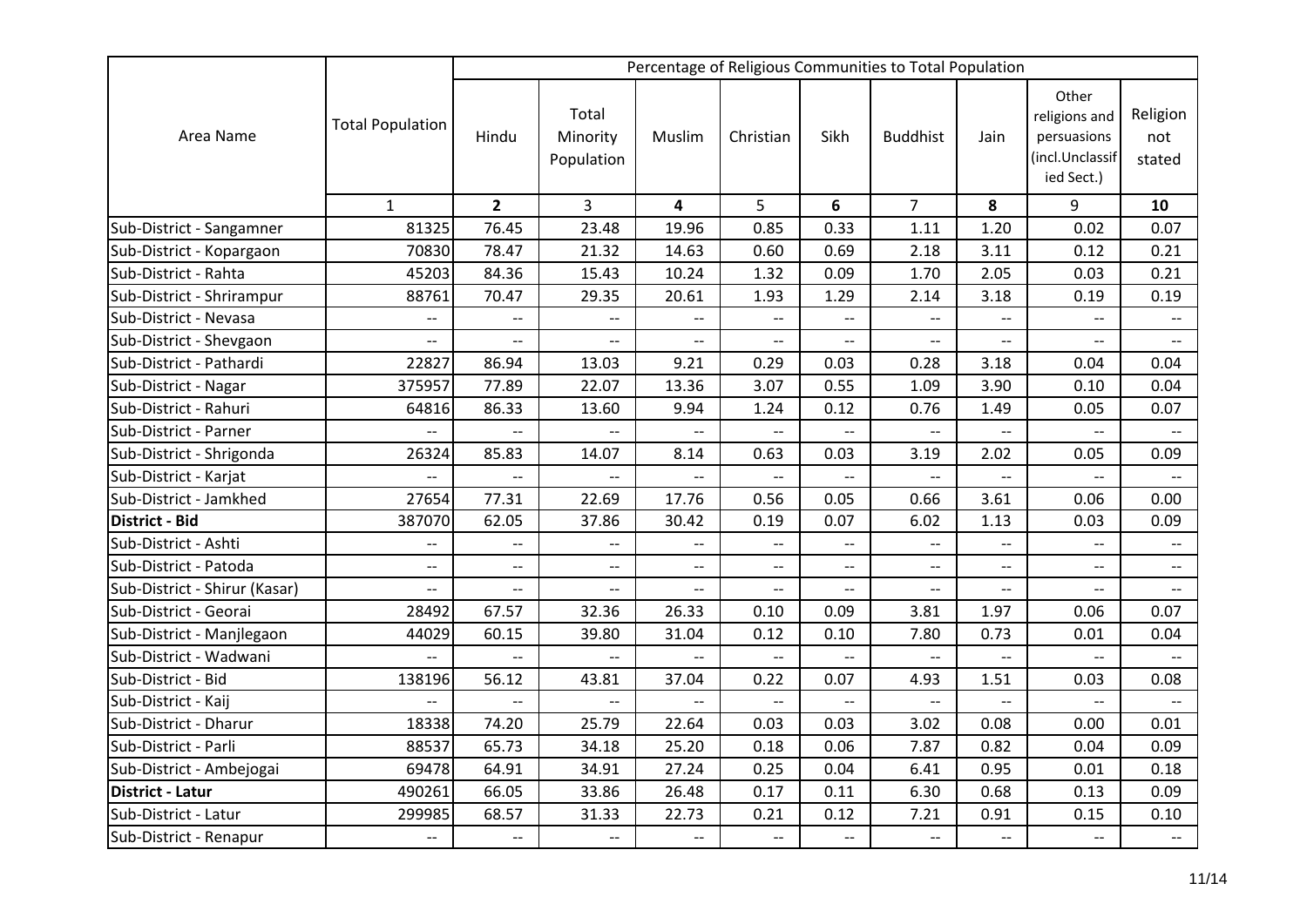|                                |                          |                          |                                 |                          |                          |                          | Percentage of Religious Communities to Total Population |                          |                                                                        |                           |
|--------------------------------|--------------------------|--------------------------|---------------------------------|--------------------------|--------------------------|--------------------------|---------------------------------------------------------|--------------------------|------------------------------------------------------------------------|---------------------------|
| Area Name                      | <b>Total Population</b>  | Hindu                    | Total<br>Minority<br>Population | Muslim                   | Christian                | Sikh                     | <b>Buddhist</b>                                         | Jain                     | Other<br>religions and<br>persuasions<br>(incl.Unclassif<br>ied Sect.) | Religion<br>not<br>stated |
|                                | $\mathbf{1}$             | $\overline{2}$           | $\overline{3}$                  | 4                        | 5                        | 6                        | $\overline{7}$                                          | 8                        | 9                                                                      | 10                        |
| Sub-District - Ahmadpur        | 35805                    | 62.45                    | 37.51                           | 31.05                    | 0.14                     | 0.14                     | 5.93                                                    | 0.23                     | 0.01                                                                   | 0.04                      |
| Sub-District - Jalkot          | $\overline{\phantom{a}}$ | $\overline{a}$           | $-$                             | $\overline{\phantom{a}}$ | $-$                      | --                       | $\overline{\phantom{a}}$                                | $\overline{\phantom{a}}$ | $\overline{a}$                                                         | $\overline{\phantom{a}}$  |
| Sub-District - Chakur          | $-$                      | $\overline{\phantom{a}}$ | $- -$                           | $\overline{\phantom{a}}$ | $\overline{\phantom{a}}$ | $-$                      |                                                         |                          | $-$                                                                    | $--$                      |
| Sub-District - Shirur-Anantpal | $\overline{\phantom{0}}$ | $\overline{\phantom{a}}$ | $\overline{\phantom{m}}$        | $\overline{\phantom{m}}$ | $\overline{\phantom{a}}$ | $-$                      | $\overline{\phantom{m}}$                                | $\overline{\phantom{a}}$ | $\overline{\phantom{a}}$                                               | $\overline{\phantom{a}}$  |
| Sub-District - Ausa            | 30876                    | 54.74                    | 45.20                           | 42.47                    | 0.02                     | 0.06                     | 2.13                                                    | 0.24                     | 0.28                                                                   | 0.06                      |
| Sub-District - Nilanga         | 31662                    | 67.67                    | 32.26                           | 26.92                    | 0.06                     | 0.14                     | 4.86                                                    | 0.13                     | 0.14                                                                   | 0.07                      |
| Sub-District - Deoni           | $\overline{a}$           | $\overline{\phantom{0}}$ | $\overline{a}$                  | $\overline{a}$           | $-$                      | $-$                      | $\overline{\phantom{a}}$                                |                          | $\overline{a}$                                                         | $\overline{\phantom{0}}$  |
| Sub-District - Udgir           | 91933                    | 62.44                    | 37.46                           | 31.43                    | 0.13                     | 0.05                     | 5.37                                                    | 0.42                     | 0.06                                                                   | 0.10                      |
| <b>District - Osmanabad</b>    | 233256                   | 70.91                    | 28.96                           | 23.50                    | 0.13                     | 0.05                     | 4.28                                                    | 0.94                     | 0.06                                                                   | 0.14                      |
| Sub-District - Paranda         | 16990                    | 50.32                    | 49.65                           | 42.27                    | 0.06                     | 0.04                     | 6.00                                                    | 1.14                     | 0.14                                                                   | 0.04                      |
| Sub-District - Bhum            | 17509                    | 81.19                    | 18.42                           | 13.55                    | 0.05                     | 0.08                     | 4.01                                                    | 0.73                     | 0.01                                                                   | 0.39                      |
| Sub-District - Washi           | $\overline{\phantom{a}}$ |                          | $\overline{\phantom{m}}$        |                          |                          |                          |                                                         |                          |                                                                        |                           |
| Sub-District - Kalamb          | 23022                    | 71.94                    | 27.90                           | 19.00                    | 0.10                     | 0.05                     | 6.84                                                    | 1.85                     | 0.06                                                                   | 0.17                      |
| Sub-District - Osmanabad       | 80625                    | 64.35                    | 35.63                           | 27.51                    | 0.25                     | 0.05                     | 6.84                                                    | 0.95                     | 0.04                                                                   | 0.03                      |
| Sub-District - Tuljapur        | 47695                    | 77.99                    | 21.78                           | 18.87                    | 0.07                     | 0.03                     | 1.79                                                    | 0.99                     | 0.02                                                                   | 0.22                      |
| Sub-District - Lohara          | $-$                      | $-$                      | $\overline{\phantom{a}}$        |                          | $-$                      | $-$                      |                                                         | $-$                      | $-$                                                                    |                           |
| Sub-District - Umarga          | 47415                    | 78.02                    | 21.82                           | 20.46                    | 0.04                     | 0.04                     | 0.68                                                    | 0.45                     | 0.15                                                                   | 0.16                      |
| District - Solapur             | 1225284                  | 77.64                    | 22.20                           | 18.01                    | 0.68                     | 0.10                     | 2.02                                                    | 1.29                     | 0.09                                                                   | 0.16                      |
| Sub-District - Karmala         | 21928                    | 76.49                    | 23.41                           | 17.25                    | 0.31                     | 0.11                     | 0.45                                                    | 5.27                     | 0.03                                                                   | 0.10                      |
| Sub-District - Madha           | 22777                    | 77.03                    | 22.97                           | 16.54                    | 2.02                     | 0.11                     | 0.81                                                    | 3.42                     | 0.07                                                                   | 0.00                      |
| Sub-District - Barshi          | 104785                   | 80.39                    | 19.53                           | 15.07                    | 0.31                     | 0.08                     | 1.50                                                    | 2.47                     | 0.10                                                                   | 0.08                      |
| Sub-District - Solapur North   | 872478                   | 76.11                    | 23.72                           | 19.32                    | 0.83                     | 0.11                     | 2.33                                                    | 1.04                     | 0.10                                                                   | 0.17                      |
| Sub-District - Mohol           | $\overline{a}$           | $\overline{a}$           | $\overline{\phantom{a}}$        | $\overline{\phantom{a}}$ | $-$                      | --                       | $\overline{\phantom{a}}$                                |                          | $-$                                                                    |                           |
| Sub-District - Pandharpur      | 91379                    | 90.03                    | 9.79                            | 7.14                     | 0.17                     | 0.06                     | 0.92                                                    | 1.49                     | 0.01                                                                   | 0.18                      |
| Sub-District - Malshiras       | $\overline{\phantom{a}}$ | $-$                      | $\overline{\phantom{m}}$        | $\overline{\phantom{a}}$ | $-$                      | $\overline{\phantom{a}}$ | $\overline{\phantom{m}}$                                | $-$                      | $-$                                                                    |                           |
| Sub-District - Sangole         | 28116                    | 84.18                    | 15.59                           | 11.51                    | 0.12                     | 0.15                     | 3.41                                                    | 0.41                     | 0.00                                                                   | 0.23                      |
| Sub-District - Mangalvedhe     | 21706                    | 86.79                    | 13.14                           | 12.06                    | 0.09                     | 0.08                     | 0.42                                                    | 0.47                     | 0.03                                                                   | 0.07                      |
| Sub-District - Solapur South   | $\overline{\phantom{a}}$ | $\overline{\phantom{a}}$ | $\overline{\phantom{a}}$        | $\overline{\phantom{a}}$ | $\overline{a}$           | --                       | $\overline{\phantom{a}}$                                | $\overline{\phantom{a}}$ | $\overline{a}$                                                         | $\overline{\phantom{a}}$  |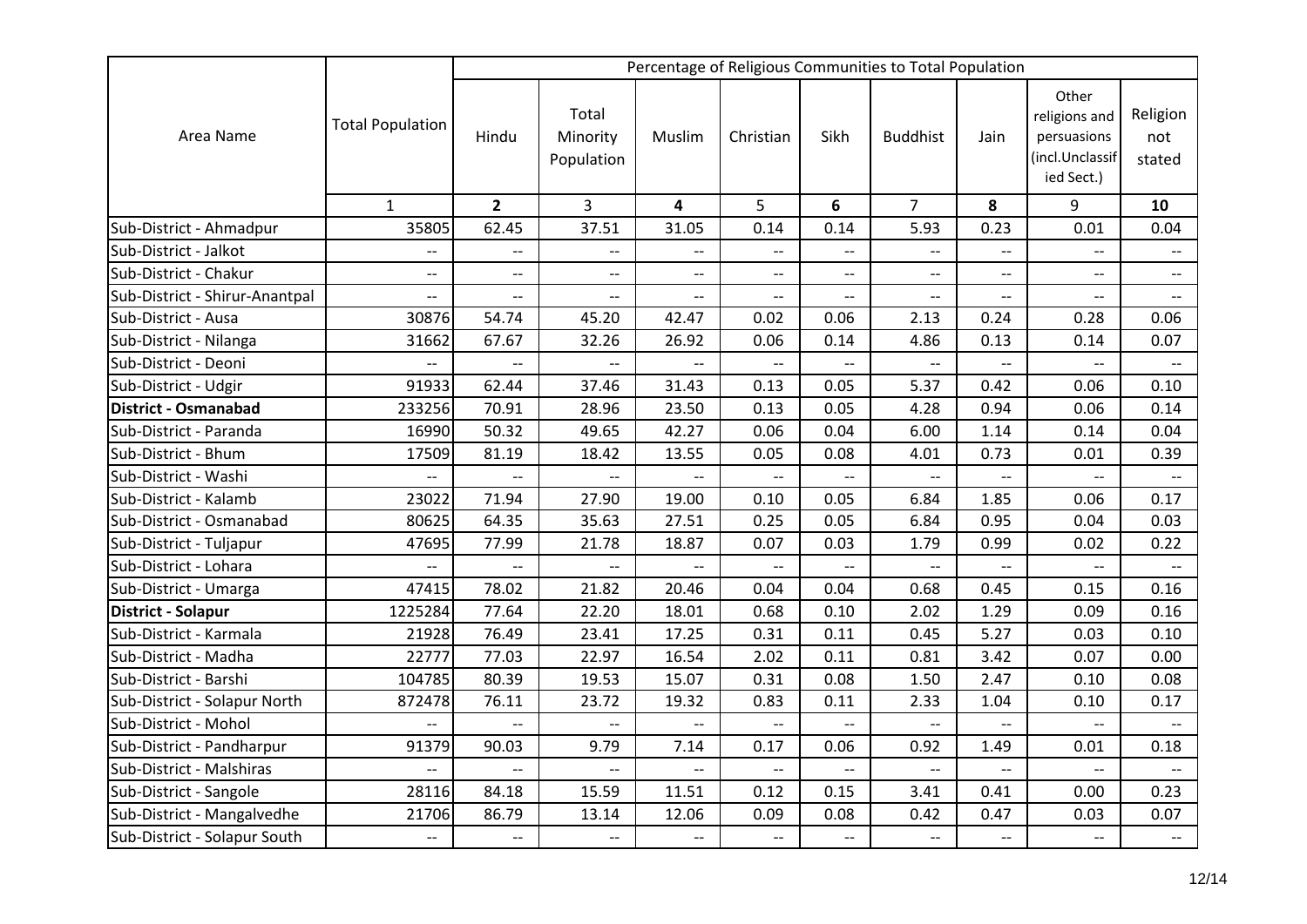| Area Name                    | <b>Total Population</b>  | Percentage of Religious Communities to Total Population |                                                     |                                                     |                          |                          |                          |                          |                                                                        |                           |
|------------------------------|--------------------------|---------------------------------------------------------|-----------------------------------------------------|-----------------------------------------------------|--------------------------|--------------------------|--------------------------|--------------------------|------------------------------------------------------------------------|---------------------------|
|                              |                          | Hindu                                                   | Total<br>Minority<br>Population                     | Muslim                                              | Christian                | Sikh                     | <b>Buddhist</b>          | Jain                     | Other<br>religions and<br>persuasions<br>(incl.Unclassif<br>ied Sect.) | Religion<br>not<br>stated |
|                              | $\mathbf{1}$             | $\overline{2}$                                          | 3                                                   | 4                                                   | 5                        | 6                        | $\overline{7}$           | 8                        | 9                                                                      | 10                        |
| Sub-District - Akkalkot      | 62115                    | 70.77                                                   | 29.06                                               | 26.52                                               | 0.12                     | 0.03                     | 1.22                     | 1.05                     | 0.13                                                                   | 0.16                      |
| <b>District - Satara</b>     | 398121                   | 80.15                                                   | 19.75                                               | 12.07                                               | 0.45                     | 0.09                     | 5.12                     | 1.85                     | 0.18                                                                   | 0.11                      |
| Sub-District - Mahabaleshwar | 26017                    | 61.84                                                   | 38.11                                               | 22.88                                               | 2.06                     | 0.20                     | 10.56                    | 0.93                     | 1.48                                                                   | 0.05                      |
| Sub-District - Wai           | 31110                    | 84.17                                                   | 15.71                                               | 9.64                                                | 0.76                     | 0.07                     | 3.52                     | 1.70                     | 0.02                                                                   | 0.12                      |
| Sub-District - Khandala      | 11836                    | 84.98                                                   | 14.82                                               | 10.85                                               | 0.16                     | 0.20                     | 3.11                     | 0.19                     | 0.31                                                                   | 0.20                      |
| Sub-District - Phaltan       | 50800                    | 81.64                                                   | 18.31                                               | 9.03                                                | 0.10                     | 0.07                     | 5.24                     | 3.85                     | 0.01                                                                   | 0.05                      |
| Sub-District - Man           | 20500                    | 91.57                                                   | 8.28                                                | 4.13                                                | 0.19                     | 0.01                     | 1.70                     | 2.19                     | 0.06                                                                   | 0.16                      |
| Sub-District - Khatav        | $\overline{\phantom{a}}$ | $\overline{\phantom{a}}$                                | $\overline{\phantom{a}}$                            | $\overline{\phantom{a}}$                            | $\overline{\phantom{a}}$ | $\overline{\phantom{a}}$ | $\overline{\phantom{a}}$ | $\overline{\phantom{a}}$ | $\overline{\phantom{a}}$                                               |                           |
| Sub-District - Koregaon      | 16554                    | 87.45                                                   | 12.52                                               | 8.37                                                | 0.04                     | 0.04                     | 3.09                     | 0.94                     | 0.05                                                                   | 0.03                      |
| Sub-District - Satara        | 169603                   | 83.27                                                   | 16.60                                               | 10.14                                               | 0.49                     | 0.10                     | 4.83                     | 0.96                     | 0.08                                                                   | 0.13                      |
| Sub-District - Jaoli         | $\overline{a}$           | $\overline{\phantom{0}}$                                |                                                     |                                                     | $-$                      | $-$                      | $\overline{\phantom{0}}$ |                          | $\overline{a}$                                                         |                           |
| Sub-District - Patan         | 11598                    | 80.19                                                   | 19.81                                               | 10.03                                               | 0.05                     | 0.05                     | 9.50                     | 0.16                     | 0.01                                                                   | 0.00                      |
| Sub-District - Karad         | 60103                    | 69.04                                                   | 30.85                                               | 21.03                                               | 0.12                     | 0.03                     | 5.55                     | 3.93                     | 0.19                                                                   | 0.10                      |
| District - Ratnagiri         | 192209                   | 72.31                                                   | 27.58                                               | 22.65                                               | 0.45                     | 0.06                     | 3.65                     | 0.77                     | 0.02                                                                   | 0.11                      |
| Sub-District - Mandangad     | $\overline{a}$           | $-$                                                     | $\overline{a}$                                      | $\overline{\phantom{0}}$                            | $\overline{a}$           | $-$                      | $\overline{\phantom{a}}$ | $\overline{\phantom{a}}$ | $\overline{a}$                                                         | $\overline{\phantom{m}}$  |
| Sub-District - Dapoli        | 15863                    | 77.61                                                   | 22.20                                               | 16.57                                               | 0.23                     | 0.01                     | 4.04                     | 1.33                     | 0.02                                                                   | 0.19                      |
| Sub-District - Khed          | 13813                    | 68.35                                                   | 31.65                                               | 27.81                                               | 0.17                     | 0.02                     | 2.90                     | 0.73                     | 0.01                                                                   | 0.00                      |
| Sub-District - Chiplun       | 56931                    | 73.42                                                   | 26.52                                               | 21.56                                               | 0.35                     | 0.06                     | 3.95                     | 0.58                     | 0.03                                                                   | 0.06                      |
| Sub-District - Guhagar       | 3207                     | 89.46                                                   | 10.54                                               | 0.94                                                | 1.09                     | 0.03                     | 8.26                     | 0.22                     | 0.00                                                                   | 0.00                      |
| Sub-District - Ratnagiri     | 79620                    | 70.23                                                   | 29.62                                               | 24.93                                               | 0.66                     | 0.06                     | 3.08                     | 0.87                     | 0.02                                                                   | 0.16                      |
| Sub-District - Sangameshwar  | $\overline{\phantom{a}}$ | $\overline{\phantom{a}}$                                | $\overline{\phantom{a}}$                            | $\overline{\phantom{a}}$                            |                          | $\overline{\phantom{a}}$ |                          |                          | $\overline{\phantom{0}}$                                               |                           |
| Sub-District - Lanja         | 12276                    | 77.35                                                   | 22.51                                               | 15.44                                               | 0.24                     | 0.11                     | 5.87                     | 0.84                     | 0.00                                                                   | 0.15                      |
| Sub-District - Rajapur       | 10499                    | 68.14                                                   | 31.85                                               | 28.73                                               | 0.09                     | 0.07                     | 2.67                     | 0.29                     | 0.02                                                                   | 0.01                      |
| <b>District - Sindhudurg</b> | 82319                    | 85.48                                                   | 14.47                                               | 7.46                                                | 4.56                     | 0.07                     | 1.98                     | 0.38                     | 0.02                                                                   | 0.05                      |
| Sub-District - Devgad        | $\overline{\phantom{a}}$ | --                                                      | $\hspace{0.05cm} -\hspace{0.05cm} -\hspace{0.05cm}$ | $\hspace{0.05cm} -\hspace{0.05cm} -\hspace{0.05cm}$ | --                       | $\overline{\phantom{a}}$ | $\overline{\phantom{a}}$ | $\overline{\phantom{a}}$ | $\overline{\phantom{a}}$                                               | $\overline{\phantom{a}}$  |
| Sub-District - Vaibhavvadi   | $\overline{\phantom{a}}$ | $\overline{a}$                                          | $\overline{\phantom{a}}$                            | $\overline{\phantom{a}}$                            | $\overline{\phantom{a}}$ | $-$                      | $\overline{\phantom{m}}$ | $\overline{\phantom{m}}$ | $\overline{\phantom{a}}$                                               | $\overline{\phantom{a}}$  |
| Sub-District - Kankavli      | 14625                    | 91.38                                                   | 8.46                                                | 2.67                                                | 0.37                     | 0.03                     | 4.63                     | 0.77                     | 0.00                                                                   | 0.15                      |
| Sub-District - Malwan        | 18680                    | 87.33                                                   | 12.62                                               | 3.15                                                | 7.40                     | 0.05                     | 1.69                     | 0.30                     | 0.03                                                                   | 0.05                      |